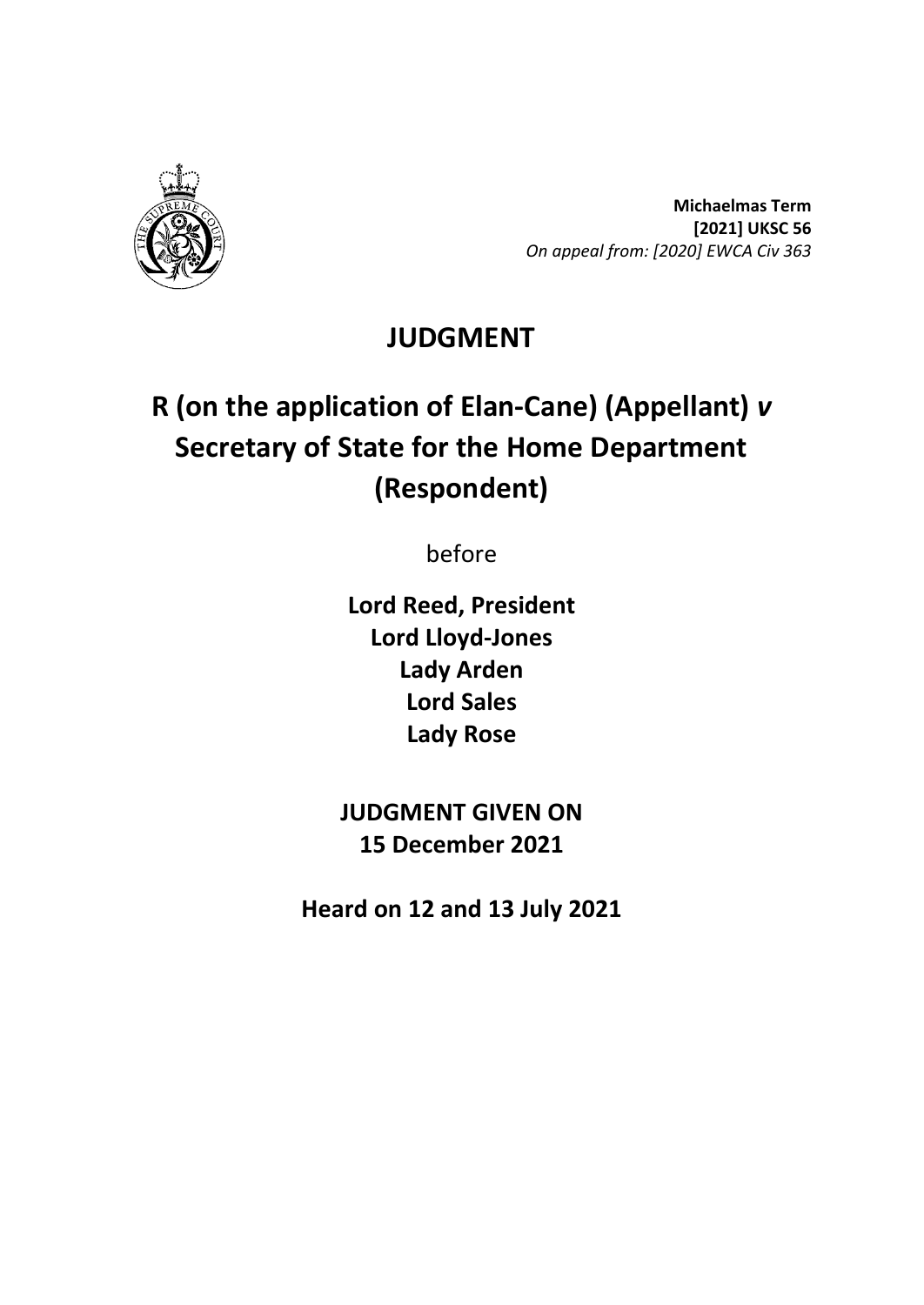*Appellant* Kate Gallafent QC Tom Mountford Gayatri Sarathy (Instructed by Clifford Chance LLP (London))

*Respondent* Sir James Eadie QC Sarah Hannett QC (Instructed by The Government Legal Department)

> *Intervener (Human Rights Watch)* Monica Carss-Frisk QC Rachel Jones (Instructed by Macfarlanes LLP)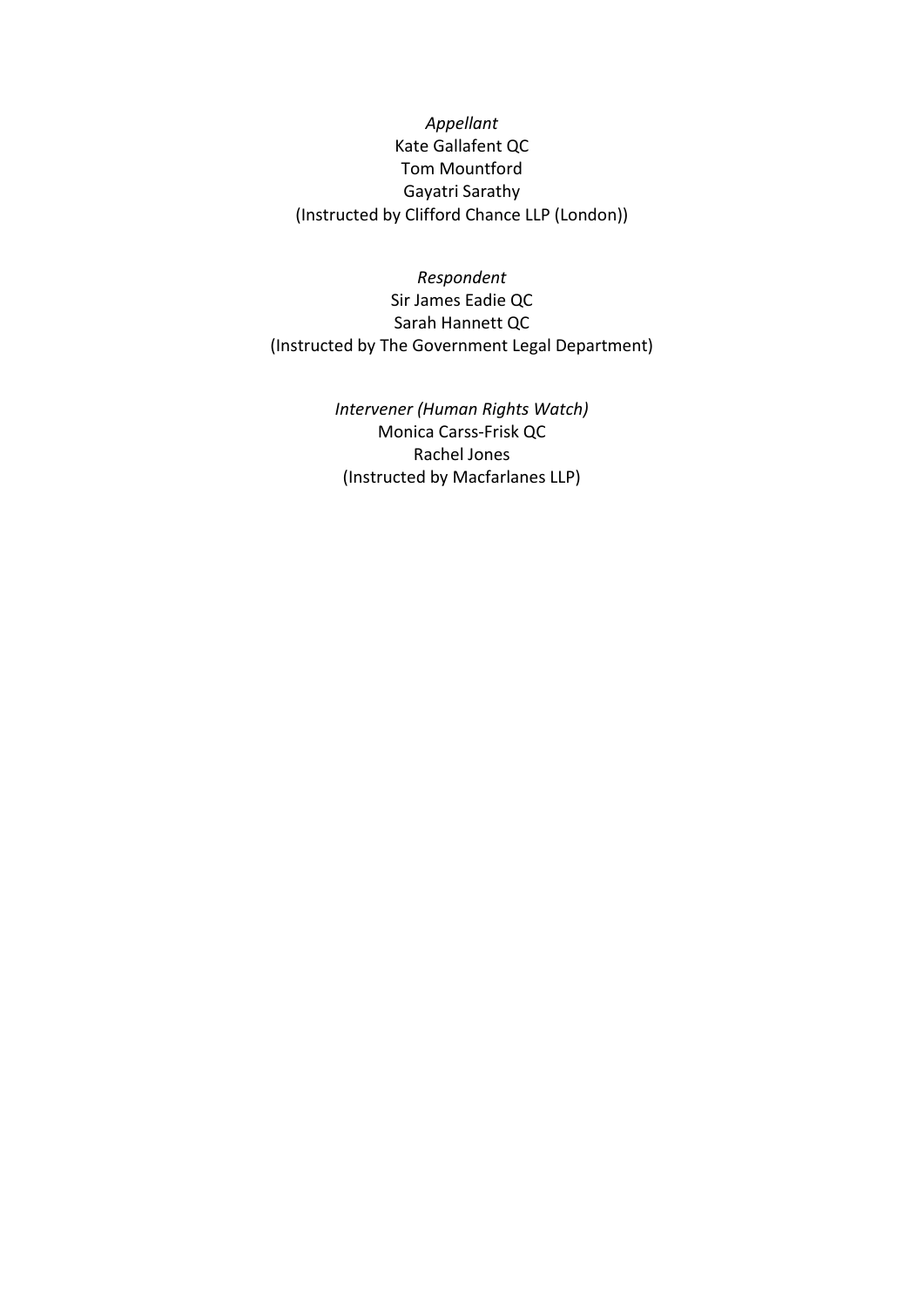**LORD REED: (with whom Lord Lloyd-Jones, Lady Arden, Lord Sales and Lady Rose agree)**

1. This appeal raises two questions:

(i) Does article 8 of the European Convention on Human Rights ("the Convention"), either taken in isolation or read together with article 14, impose an obligation on a contracting state, when it issues passports, to respect the private lives of individuals who identify as non-gendered, by including a nongendered ("X") marker for the passport-holder's gender, as an alternative to the markers for male and female?

(ii) If not, is such an obligation nevertheless imposed on the Home Secretary by the Human Rights Act 1998?

For the reasons explained below, I answer both questions in the negative.

#### *1. A preliminary note on language*

2. The choice of language in the discussion of gender identification often signifies allegiance to a particular point of view. I should therefore explain that the language used in this judgment is intended to reflect the impartiality which is incumbent upon the court. Although the appellant is categorised for legal and administrative purposes as female, the present appeal involves a challenge to that categorisation, so far as it affects the application of a particular administrative policy. I shall not, therefore, use words which would normally follow from that categorisation. I will refer to the appellant as identifying as non-gendered, in the sense that that is how the appellant's gender is self-described. It will become apparent that the word "gender" is used in that context in a different sense from that in which it has been used by the Government and other public authorities, including Parliament. I will give a brief explanation of both usages which should suffice for present purposes.

## *2. The factual background*

*(1) The parties*

3. The appellant was born female. However, growing up, and particularly during and after puberty, the appellant felt revulsion at having a female body. In 1989 the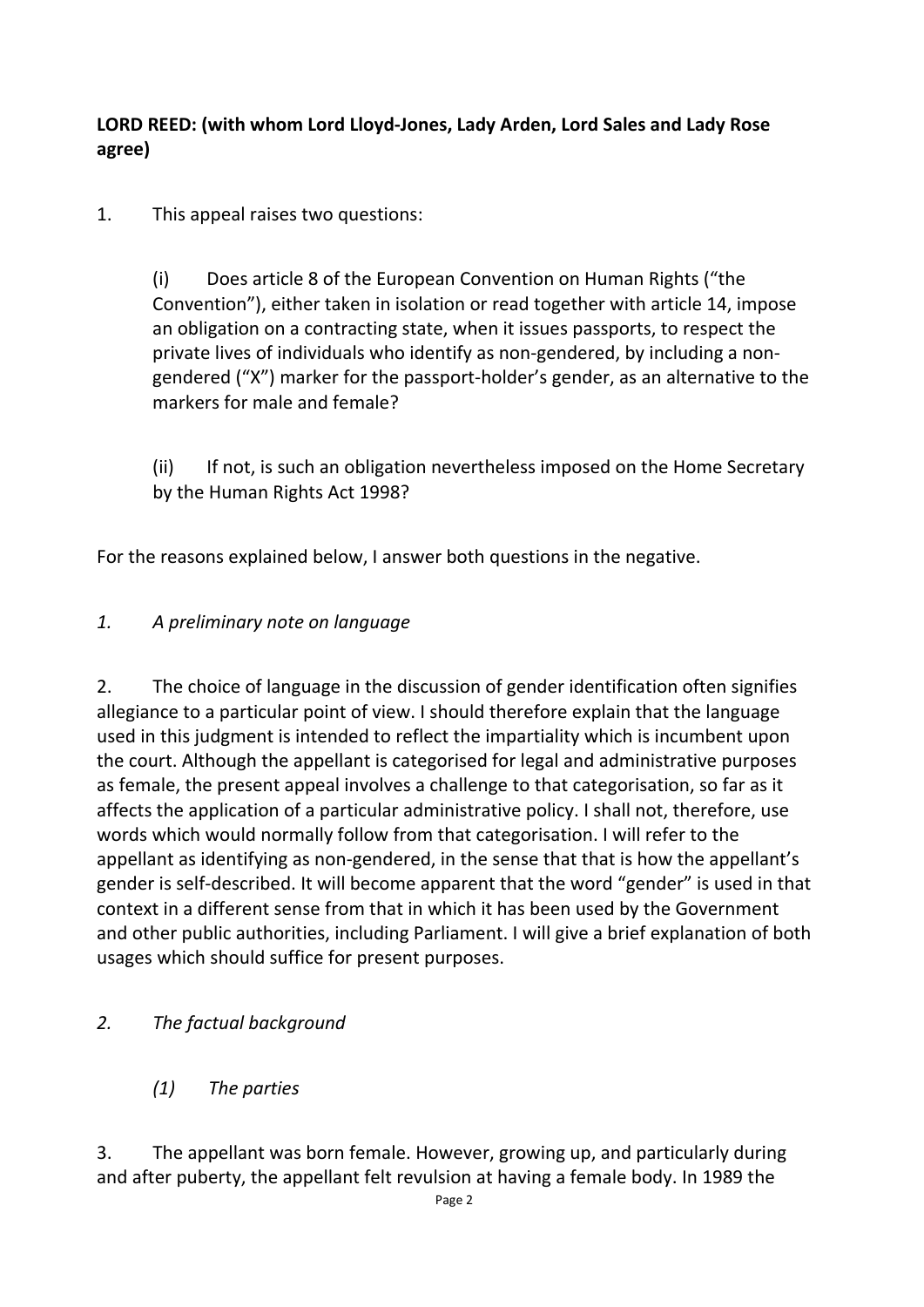appellant underwent a bilateral mastectomy, and in 1990 a hysterectomy, in order to alleviate those feelings. The first of those procedures was carried out privately; the second, as publicly-funded treatment under the National Health Service. The appellant now identifies as non-gendered, and has become a campaigner for the legal and social recognition of a non-gendered category of individuals. The term "gender" is used in this context to describe an individual's feelings or choice of sexual identity, in distinction to the concept of "sex", associated with the idea of biological differences which are generally binary and immutable. According to a witness statement provided by the appellant, "X" passports (that is to say, passports in which an individual's gender may be described not only as "M" or "F" but also as "X") are a focal point of this campaign.

4. Her Majesty's Passport Office ("HMPO") is an agency of the Home Office which deals with the issuing of passports and related matters. It is the sole issuer of United Kingdom passports to citizens of the United Kingdom. Passports are issued by HMPO at the discretion of the respondent, the Home Secretary, in the exercise of the Royal Prerogative. Under the law of the United Kingdom, the Royal Prerogative is a lawful basis for decision-making of this nature.

5. In 1995 the appellant contacted the United Kingdom Passport Authority, a predecessor of HMPO, to inquire whether it was possible for a passport to be issued without making a declaration of being male or female. The appellant was informed that this was not possible because a declaration of gender as either male or female was a mandatory requirement. In this context, as in others, public agencies generally use the terms "gender" and "sex" interchangeably, to refer to the biological categories of male and female, subject to the inclusion of transgender persons within the category of their acquired gender. The appellant accordingly applied for, and was issued with, a passport in which the relevant gender was recorded as female. The appellant made similar inquiries in 2005 and in correspondence between 2010 and 2016, with similar results.

#### *(2) The policy*

6. HMPO continues to operate a policy that an applicant for a passport must state on the application form whether their gender is male or female. If no gender is stated, the gender shown on the applicant's supporting documents is selected. The passport is issued recording the passport-holder's gender as male ("M") or female ("F"). Transgender people, in the sense of people who have acquired a different gender from the one recorded at birth, can obtain passports showing their acquired gender.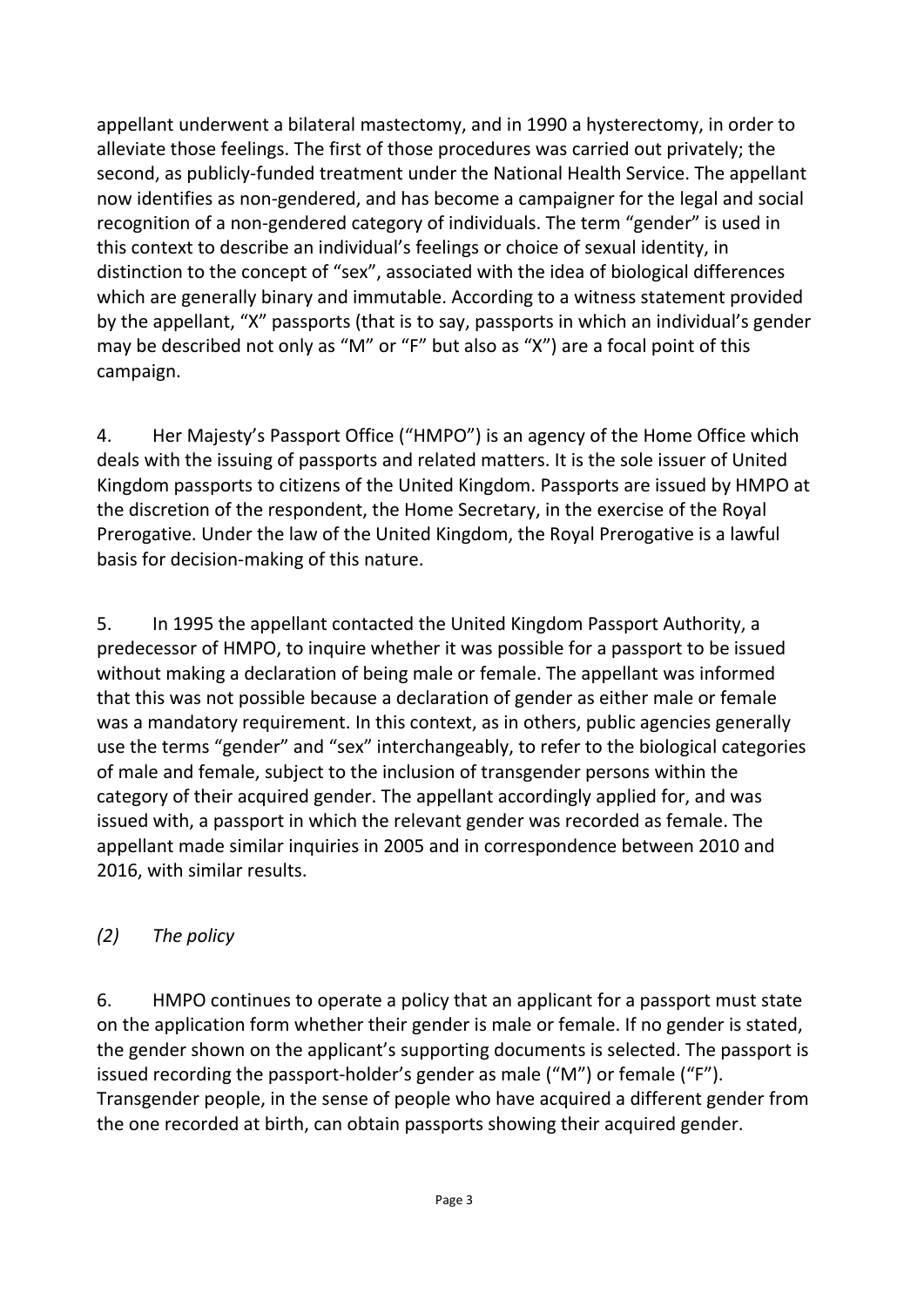7. It is important to make the latter point clear in order to avoid confusion. The term "transgender" can be used in a wider sense, as it is by the intervener, Human Rights Watch, so as to include persons in the position of the appellant. The term is used in this judgment in the narrower sense in which it has been used in the European case law and in most of the documentation to which I shall refer. So used, it describes those individuals who have acquired a gender, either male or female, which is different from the one recorded at birth. Such persons are not non-gendered. In the United Kingdom, they can obtain a passport which conforms to their acquired gender on the production of a gender recognition certificate, a re-registered birth certificate showing their acquired gender, or a doctor's letter confirming that their orientation to their acquired gender is likely to be permanent.

8. The appellant contends that the policy operated by HMPO contravenes the Convention rights of individuals who do not identify as either male or female.

## *(3) Reviews of the policy*

9. In 2014 HMPO completed an internal review of gender marking in passports. The findings are set out in a document entitled "Gender Marking in Passports - Internal Review of Existing Arrangements and Possible Future Options". It stated at para 1.4:

> "There is no provision in the passport or on the passport application form for a person to transition from one gender to no gender or to state that they do not identify in either gender. This is in line with UK legislation that recognises only the genders Male and Female."

It noted at para 1.6 that the record of a person's gender in their passport is used for a variety of purposes. One is to assist in verifying the identity of applicants for passports. The review explained that applicants for a passport must also provide documents which record their gender, such as a birth or adoption certificate or a gender recognition certificate. When the passport application is considered by HMPO, a check is made that the gender shown on the application form matches the gender shown on the documents supplied, in order to prevent fraud. Interviews are carried out in cases of doubt, with gender being one of the details investigated. Checks, including checks relating to gender, can also be carried out with other Government departments.

10. A second purpose is to assist in verifying the identity of passport users. Border staff check that the gender recorded on the passport appears to match the gender of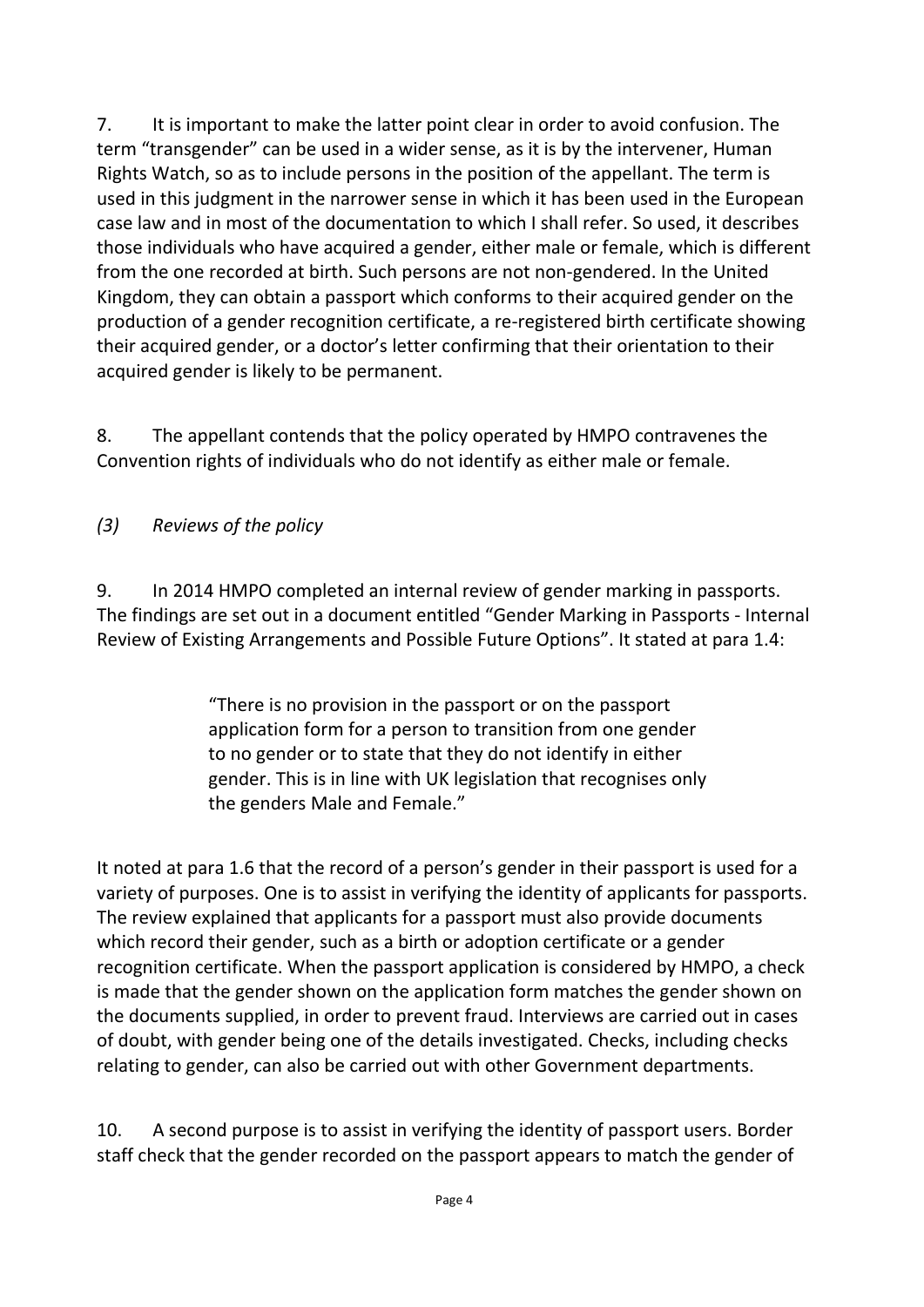the person using the passport. This is particularly valuable in the case of persons with names which may not be indicative of gender to a border officer who is unfamiliar with the traveller's language or culture. Other bodies which are required to check identity, such as banks carrying out their obligations under money laundering legislation, and employers carrying out their duties under immigration legislation, can also use passports for that purpose (passports, like driving licences and birth certificates, being one of the types of document used as evidence of identity in the United Kingdom when such evidence is required).

11. A third purpose is to enable officials to deal appropriately with members of the public in passport-related matters, for example by addressing them in appropriate terms, and by arranging for physical checks at borders to be carried out by officers of the appropriate gender, without their having to ask embarrassing questions about the passport-holder's gender.

12. The review acknowledged that two groups might be negatively affected by the current policy. One comprised individuals in the process of transitioning from one gender to the other (an issue which was subsequently resolved, as explained in paras 6 and 7 above). The other comprised individuals who did not consider themselves to be either male or female. There had however been very few requests for an "X" provision, other than from the appellant. There were no calls for change from gender representative groups or civil liberties groups (para 2.6).

13. The review noted that United Kingdom legislation, including discrimination and equality legislation, is based on the categorisation of all individuals as either male or female (and, if they are parents, as either mothers or fathers). There is no legislative provision for the recognition of individuals as non-gendered. There were no plans across government to introduce a third gender category (para 4.5). The norm across government was for gender to form a key part of the personal information gathered in respect of individuals. The review stated that "HMPO could introduce recognition of a third gender but it would be in isolation from the rest of government and society. There are likely to be so few applications for such a passport, but we would need to avoid issuing a document that was not recognised by other parts of government or wider UK society" (para 4.7). It was noted that introducing an "X" gender marker in passports would also result in administrative costs of about £2m being incurred.

14. The Government considered the issue again in July 2016, when responding to a recommendation by a Parliamentary committee that the United Kingdom should follow Australia's example. In its response, "Government Response to the Women and Equalities Committee Report on Transgender Equality", the Government repeated the points which had been made in the 2014 review, and stated: "We would not see the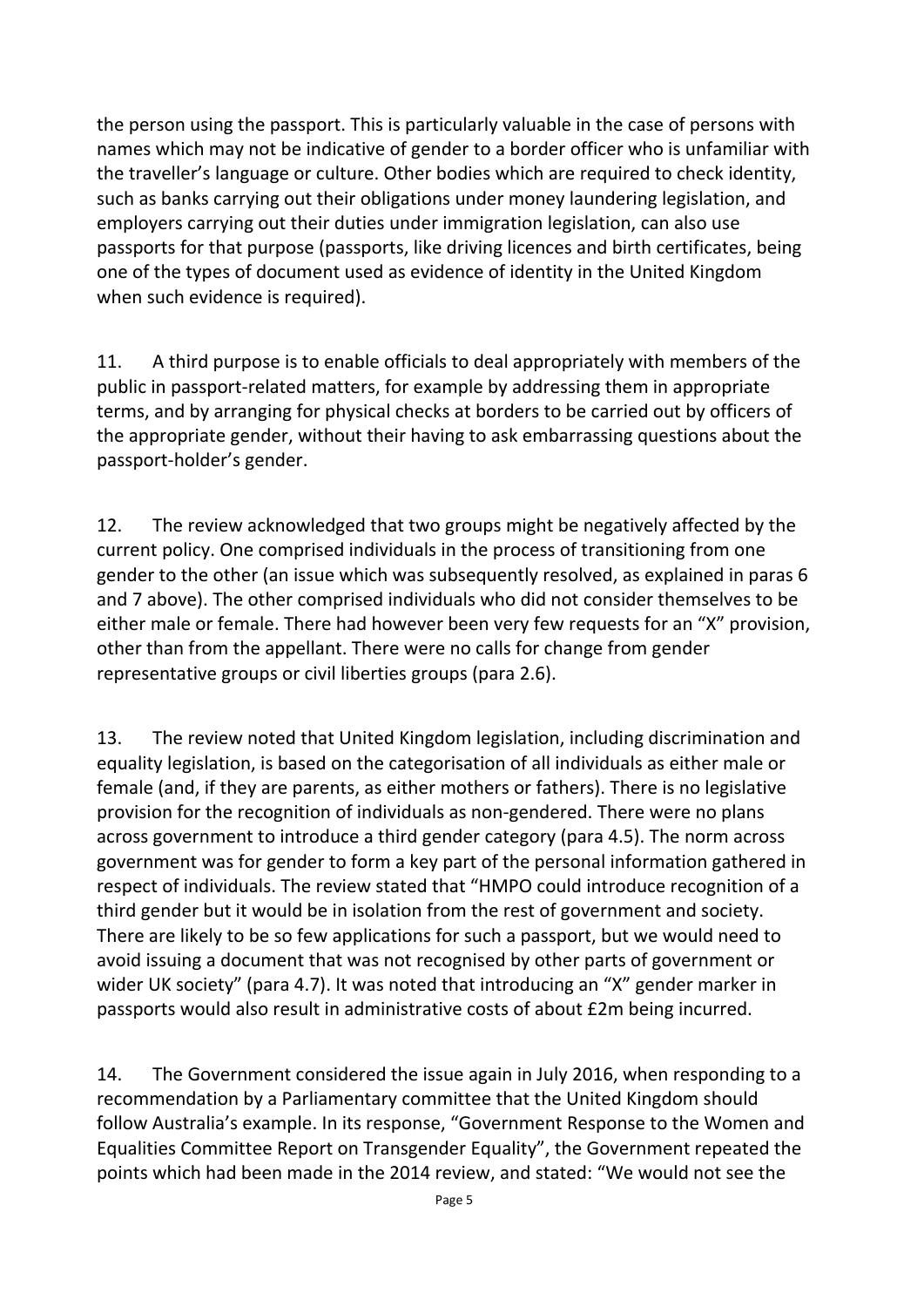passport as being used in the UK to recognise a third gender marking in isolation from other areas of government."

15. During the same year, the Government began an internal review of gender markers in official documents generally. The Government Equalities Office ("GEO") also sought information during 2017 from other countries in relation to the legal recognition of a third gender and its inclusion on identity documents. In 2018 the Government consulted on amendments to the Gender Recognition Act 2004, and included a question relating to individuals who identify as non-binary (ie who identify their gender outside the categories of male and female). In its response to the consultation, the Government did not propose any changes in that regard. In 2019 the Government appointed the National Institute of Economic and Social Research ("NIESR") to undertake a review with the aim of improving understanding of individuals who identify as non-binary, and also began a review of gender markers by the GEO. The NIESR project was paused in December 2019 following the formation of a new Government, and subsequently cancelled when the Government decided to focus specifically on gender markers. The GEO review was suspended in 2020 as the officials engaged on it were re-deployed to work on matters arising from the Covid pandemic. In March 2021 the Government decided that work should resume, focusing on the issue of introducing gender-neutral markers in identity documents (including passports), and the potential impact of such a change on the provision of public services and on systems across government.

#### *(4) International practice*

16. At the time of the hearing of this appeal, there were agreed to be six contracting states of the Council of Europe which, in some circumstances, allow passports to include markers other than male and female. It appears that Denmark (since 2014), Malta (since 2015), and Iceland (since 2021) permit "X" markers in passports on application. It appears that the Netherlands (since 2018), Austria (since 2018) and Germany (since 2019) permit "X" to be entered on the passports of persons born with ambiguous sexual characteristics ("intersex"), subject in some cases to a court order or in others to the production of satisfactory evidence, such as an "X" birth certificate. The other 41 contracting states issue passports only with male or female markers.

17. Other countries which permit passports to bear an indicator other than male or female are New Zealand (since 2005), Australia (since 2011), India (since 2014), Nepal (since 2015), Pakistan (since 2017, in the case of transgender people) and Canada (since 2017). India, Nepal and Pakistan are states with a cultural history of treating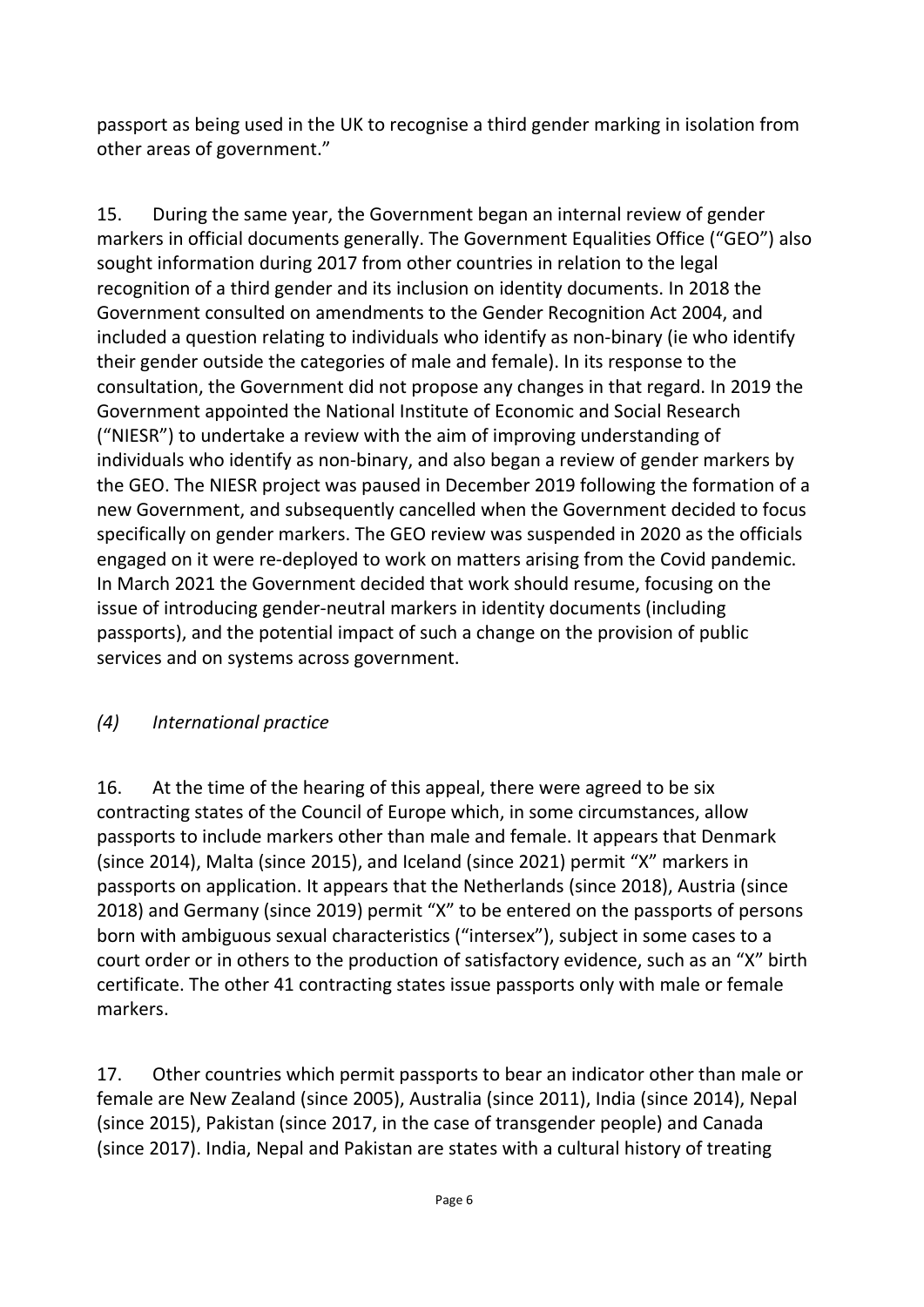hijras or khawaja sara (traditionally, but somewhat misleadingly, translated into English as "eunuchs") as a distinct gender category.

18. On 22 April 2015 the Parliamentary Assembly of the Council of Europe adopted Resolution 2048 (2015), "Discrimination against transgender people in Europe", which, among other matters, called on member states of the Council of Europe to "consider including a third gender option in identity documents for those who seek it" (para 6.2.4). On 12 October 2017 the Assembly adopted Resolution 2191 (2017), "Promoting the human rights of and eliminating discrimination against intersex people", which, among other matters, called on member states to "ensure, wherever gender classifications are in use by public authorities, that a range of options are available for all people, including those intersex people who do not identify as either male or female" (para 7.3.3).

19. The International Civil Aviation Organisation ("the ICAO"), a United Nations agency established under the Convention on International Civil Aviation of 1 March 1947, has issued international standards for machine-readable passports which require information as to the sex of the passport-holder to be included. Since at least 2006, the ICAO standard (ICAO 9303) has permitted countries to issue passports with "M", "F" or "X" (denoting "unspecified") in the section dealing with sex or gender.

20. Both New Zealand and the United Kingdom have raised within the ICAO the need for gender to be a required field on machine-readable travel documents. The ICAO concluded (at its 21st Meeting of the Technical Advisory Group on Machine Readable Travel Documents, held between 10 and 12 December 2012), in agreement with New Zealand's recommendation, that "[t]he costs of removing the requirement to display the holder's gender on travel documents outweigh the benefits at this stage". It also accepted that there would be "adverse effects on the operations of border authorities and … potential inconvenience for passengers".

21. In 2016 the ICAO agreed to the United Kingdom's leading a review of the necessity of sex or gender markers in passports. Working with five other countries, HMPO sent a questionnaire to ICAO member states in October 2016. 21 countries responded. All of them considered gender markers in passports to be important in order to confirm identity, ensure security and provide accurate statistics, for example in relation to immigration and settlement trends. In relation to security, it was said that when checking passport holders against security databases, such as terrorist watchlists, gender operates as a filter which enables a large proportion of records and individuals to be immediately eliminated. If that filter could not be operated, passport holders would take longer to process at frontiers. One respondent supported the removal of gender markers.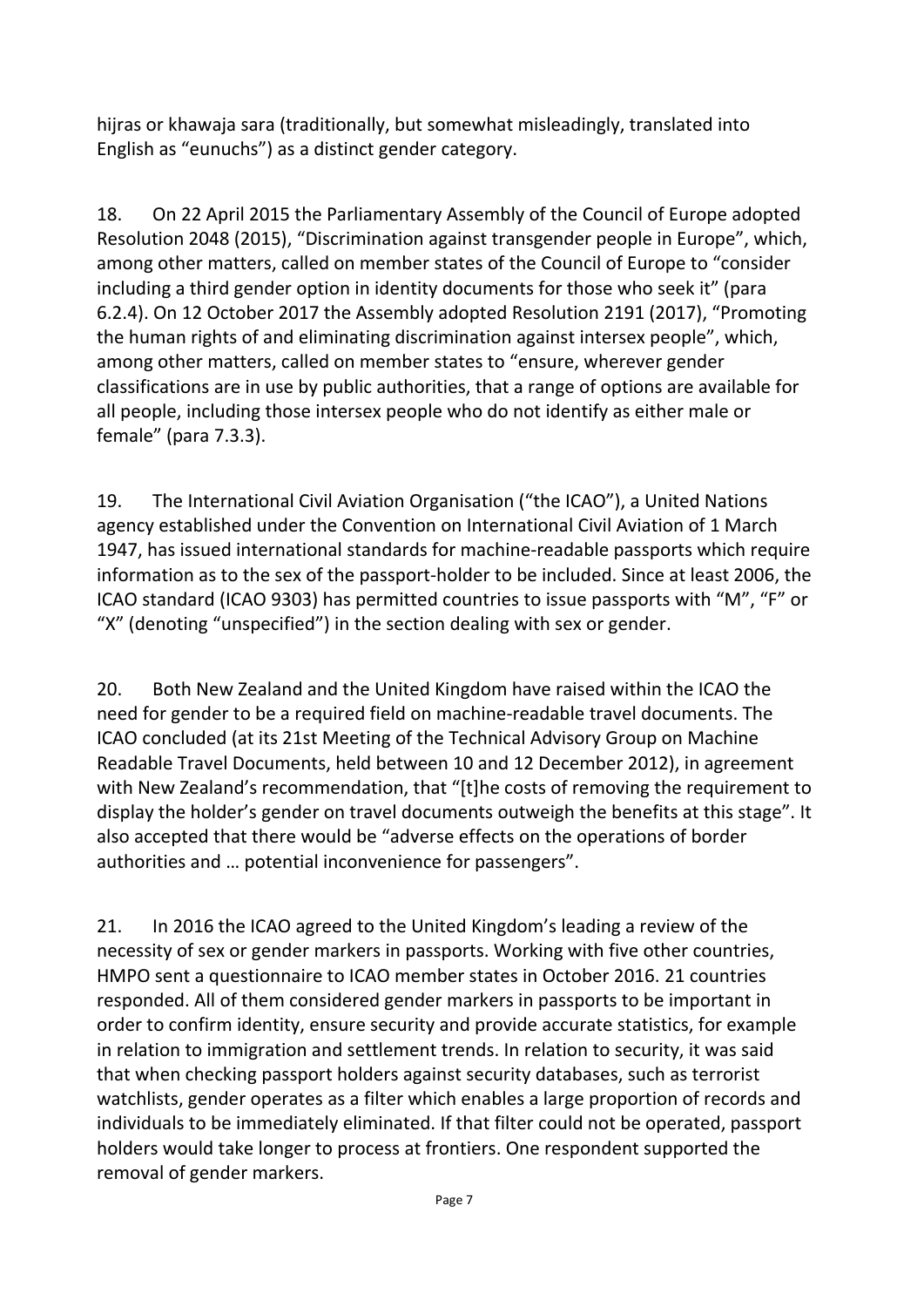#### *3. The proceedings below*

#### *(1) The Administrative Court*

22. In 2017 the appellant issued an application for judicial review of HMPO's policy on the grounds that it (1) breached the appellant's right to respect for private life under article 8 of the Convention, (2) breached the appellant's right not to be discriminated against on the basis of sex or gender under article 14 of the Convention taken together with article 8, (3) was irrational and (4) failed to take account of relevant considerations, while taking account of irrelevant considerations.

23. On 22 June 2018 Jeremy Baker J dismissed the claim: [2018] EWHC 1530 (Admin); [2018] 1 WLR 5119. He accepted that "private life" within the meaning of article 8 included an individual's identification as being non-gendered, with the consequence that a person who identified as non-gendered had a right under article 8 to respect for that identification. However, he held that the pre-eminent consideration when determining whether article 8 imposed a positive obligation on the state to ensure that an individual's non-gendered identification was respected and, if so, the scope of that obligation, was the striking of a fair balance between the competing interests of the individual and the community as a whole. In making that determination, the state's margin of appreciation was a relevant consideration. On the facts of the present case, it was relevant to the width of the margin of appreciation that (1) although the appellant had a strong personal interest in gaining legal recognition as being non-gendered, the judge was "less convinced that such strong emotions are justified by the current HMPO policy of not permitting the [appellant] to enter 'X' in gender/sex field on the passport" (para 115), (2) there was no consensus among the contracting states of the Council of Europe to recognise the gender identity of those who did not identify as being either male or female, nor was there a trend of sufficient strength to affect the matter, (3) there were security-related justifications for refusing to issue non-gendered passports, and (4) the Government was entitled to pursue the legitimate aim of "maintaining an administratively coherent system of gender recognition across all government areas and legislation" (para 117) and should be able to consider a change to the policy as "part of a more fundamental review of policy in relation to these issues across government" (para 121). It followed that, in relation to the issue raised by the appellant, the margin of appreciation was relatively wide.

24. Accordingly, article 8 did not impose a positive obligation on the Government to permit the claimant to apply for and be issued with a passport with an indicator in the sex field signifying that the gender was unspecified. The answer would be the same if the issue were looked at in terms of a negative interference with the article 8 right.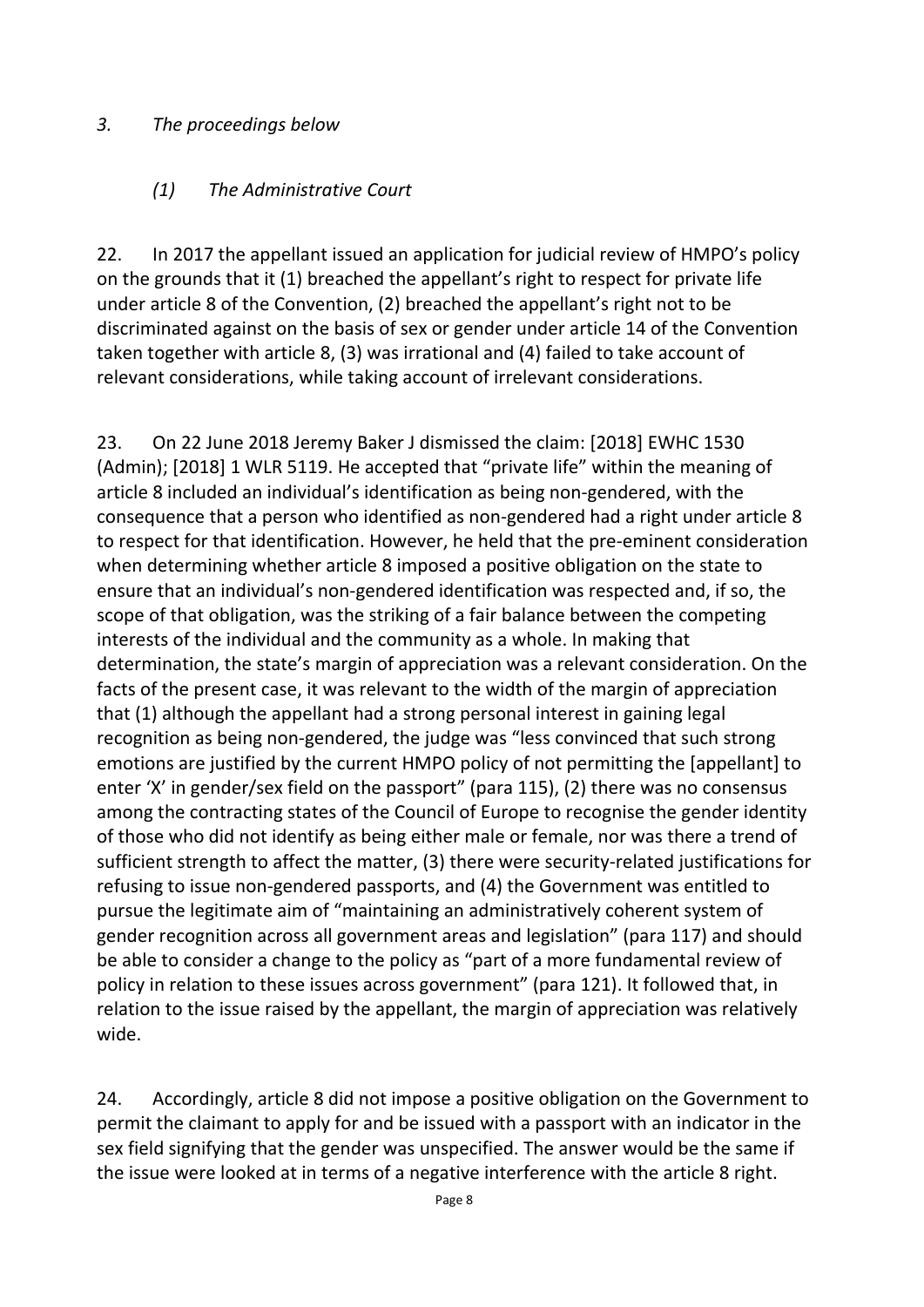25. In relation to the complaint under article 14 taken together with article 8, although the appellant's non-gendered identification fell within the ambit of article 8, it was arguable that there was no difference in treatment in respect of that right between the appellant and others put forward for comparison (such as transsexuals who identify within the categories of male and female), since neither the appellant nor the comparators could obtain a passport which did not specify their gender. In any event, any difference in treatment would be objectively justifiable for the same reasons as those governing the existence and scope of the Government's positive obligations towards the appellant under article 8.

## *(2) The Court of Appeal*

26. That decision was upheld by the Court of Appeal (King, Irwin and Henderson LJJ): [2020] EWCA Civ 363; [2020] QB 929, although for different reasons so far as the complaint under article 14 was concerned. King LJ, in a judgment with which the other members of the court agreed, accepted that the appellant's identification as nongendered was an aspect of private life within the meaning of article 8, but agreed with the judge that there was no positive obligation on the part of the state to issue a passport with an "X" marker. Nor did HMPO's policy amount to an unlawful interference with the appellant's article 8 rights. The question whether any difference in treatment was objectively justified under article 14 would receive the same answer.

27. In reaching that conclusion, King LJ accepted that there was nothing approaching a European consensus in relation to either the broader issue of the recognition of non-gendered status, or the narrower issue of the use of "X" markers on passports. States therefore enjoyed a relatively wide margin of appreciation. However, King LJ rejected the Secretary of State's submissions in relation to national security, stating at para 73:

> "In my judgment, issues of security do not affect the fair balance in circumstances where the ICAO has, for many years, been content for passports to carry an 'X' marker. Additionally, people from countries that already have such provision have been entering the UK for many years without there being any security issues articulated before us."

On the other hand, King LJ accepted that it was important for the Government to pursue a coherent approach to the issue of gender recognition across all the areas where the issue arose. The passport issue could not reasonably be considered in isolation (partly because, as the appellant's counsel recognised, the introduction of "X"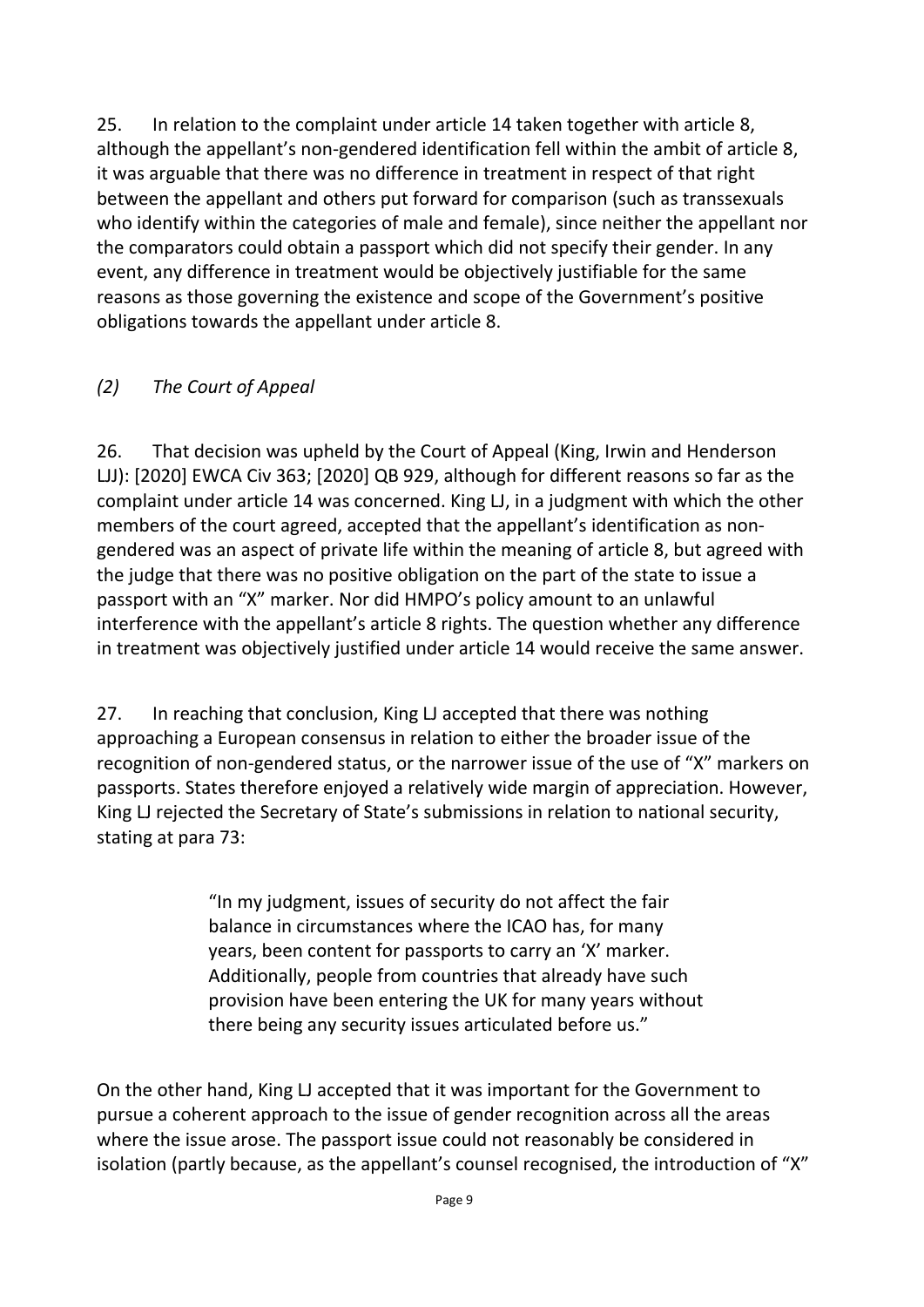markers in passports would inevitably lead to legal challenges to binary gender classification in other contexts). The current policy fell within the margin of appreciation and did not amount to a breach of the appellant's article 8 rights.

28. In relation to article 14, King LJ accepted that there was a difference in treatment between individuals who identify as non-gendered and those who identify as gendered. The latter group could obtain a passport which reflected their gender identification, whereas the former group could not. Nevertheless, the outcome under article 14 was the same as under article 8. The complaint under article 14 was essentially the same as that under article 8, albeit seen from a different angle.

## *4. The legal issues arising under the Convention*

- *(1) The argument based on article 8*
	- *(i) General principles*
- 29. Article 8 provides:

"1. Everyone has the right to respect for his private and family life, his home and his correspondence.

2. There shall be no interference by a public authority with the exercise of this right except such as is in accordance with the law and is necessary in a democratic society in the interests of national security, public safety or the economic well-being of the country, for the prevention of disorder or crime, for the protection of health or morals, or for the protection of the rights and freedoms of others."

30. There is no judgment of the European Court of Human Rights which establishes a positive obligation to recognise a gender category other than male or female, and none which would require the Secretary of State to issue passports without any indication of gender. Indeed, there does not appear to have been any case before the European court concerned with the application of the Convention to individuals who identify as non-gendered. However, in the light of the court's case law concerning transgender individuals, it is no longer in dispute between the parties that the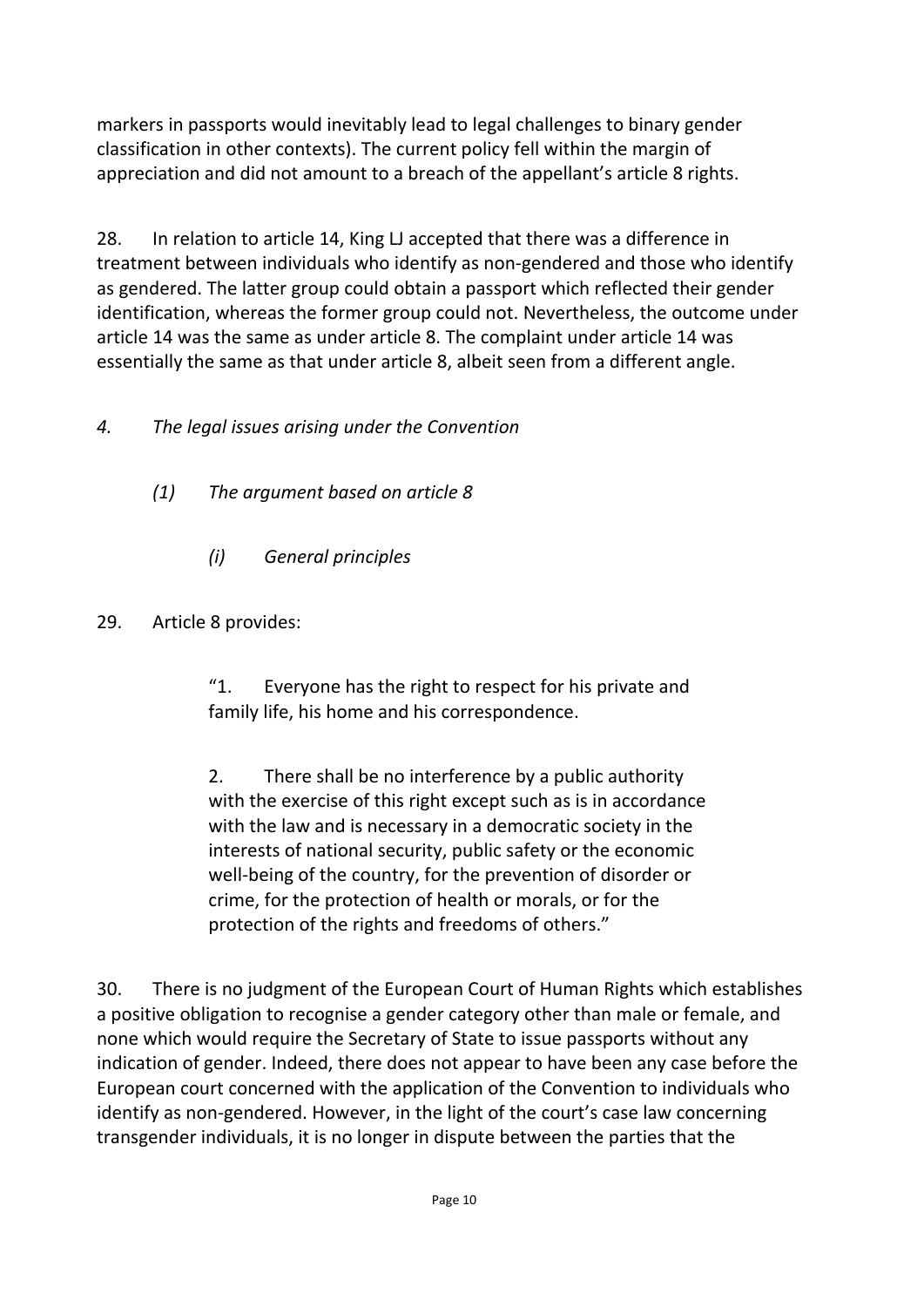appellant's identification as non-gendered is an aspect of private life within the meaning of article 8.

31. The question then arises whether the issue arising under article 8 should be analysed by asking whether article 8 imposes a positive obligation upon the Secretary of State to provide the appellant with an "X" passport, in order to secure the appellant's right to respect for private life, or whether the Secretary of State's unwillingness to do so constitutes an unjustified interference with the appellant's right to such respect. The courts below favoured the former analysis, and the authorities support that approach.

32. The European court has generally analysed cases concerned with gender identity from the perspective of whether the respondent state has failed to comply with its positive obligation to secure to the persons concerned their right to respect for private life under article 8: see, for recent examples, the Grand Chamber judgment in *Hämäläinen v Finland* [2014] 37 BHRC 55; Reports of Judgments and Decisions 2014-IV, p 369 ("*Hämäläinen*"), para 64, and the Chamber judgments in *AP*, *Garçon and Nicot v France* (Applications Nos 79885/12, 52471/13 and 52596/13) (unreported) given 6 April 2017 ("*AP*"), paras 99-100, *X v Former Yugoslav Republic of Macedonia* (Application No 29683/16) (unreported) given 17 January 2019, paras 63-65, and *Fedotova v Russia* (Application No 40792/10) (unreported) given 13 July 2021, paras 44-47. In the light of this body of case law, both parties approached the present appeal as one concerning the existence of a positive obligation.

33. In *Hämäläinen*, the Grand Chamber gave guidance at paras 65-67, in similar terms to that given in several earlier judgments, as to the general principles applicable to assessing a state's positive obligations in a context of this kind. First, it explained at para 65 that the principles applicable to assessing a state's positive and negative obligations are similar. In both contexts, it said, "[r]egard must be had to the fair balance that has to be struck between the competing interests of the individual and of the community as a whole, the aims in the second paragraph of article 8 being of a certain relevance".

34. Next, it considered at para 66 the concept of "respect". In that regard, it observed that the notion of respect "is not clear cut especially as far as positive obligations are concerned", and that "having regard to the diversity of the practices followed and the situations obtaining in the contracting states, the notion's requirements will vary considerably from case to case." The court noted that, nonetheless, certain factors had been considered relevant for the assessment of the content of those positive obligations. Some of them related to the applicant. They concerned "the importance of the interest at stake and whether 'fundamental values'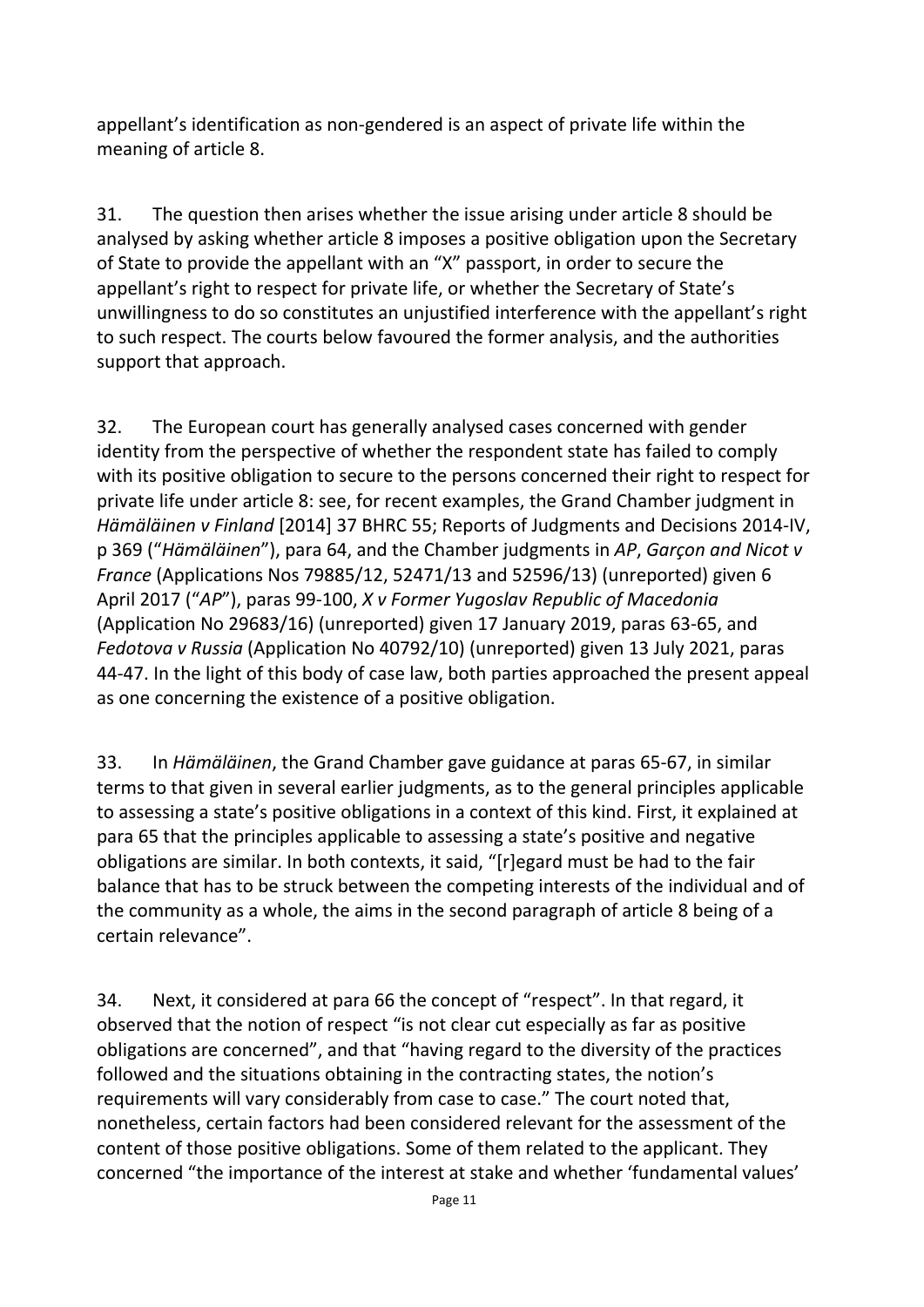or 'essential aspects' of private life are in issue or the impact on an applicant of a discordance between the social reality and the law, the coherence of the administrative and legal practices within the domestic system being regarded as an important factor in the assessment carried out under article 8." Other factors related to the impact of the alleged positive obligation at stake on the state concerned. In that regard, the question was "whether the alleged obligation is narrow and precise or broad and indeterminate or about the extent of any burden the obligation would impose on the state".

35. Finally, the court considered the state's margin of appreciation at para 67. It accepted that in implementing their positive obligations under article 8 the states enjoy a certain margin of appreciation. A number of factors had to be taken into account when determining the breadth of that margin. Where a particularly important facet of an individual's existence or identity was at stake, the margin allowed to the state would be restricted. Where, however, there was no consensus within the member states of the Council of Europe, either as to the relative importance of the interest at stake or as to the best means of protecting it, particularly where the case raised sensitive moral or ethical issues, the margin would be wider. There would also usually be a wide margin if the state was required to strike a balance between competing private and public interests or Convention rights.

#### *(ii) The present case*

36. Considering the present case in the light of that guidance, it is necessary to examine in the first place the factors which concern the appellant. As the courts below recognised, the appellant's identification as non-gendered is an aspect of the appellant's sense of self: that is why article 8 is considered to be engaged. It is therefore understandable that the appellant wishes to obtain legal recognition as a non-gendered individual. But that is not the issue in these proceedings, as the appellant's counsel emphasised. Regardless of the outcome of these proceedings, the appellant will continue to be treated as female for legal purposes. These proceedings are concerned solely with HMPO's current policy relating to the issuing of passports. The interest at stake in these proceedings, as far as the appellant is concerned, is therefore the appellant's interest in obtaining an "X" passport.

37. As explained earlier, in the absence of identity cards in the United Kingdom, a passport is recognised as an identification document. In a witness statement, the appellant maintains that it is demeaning and distressing to use a passport as an identification document, for example when opening a bank account, when it does not reflect the appellant's identification as a non-gendered person. It is also said that applicants for passports who identify as non-gendered are forced to make a false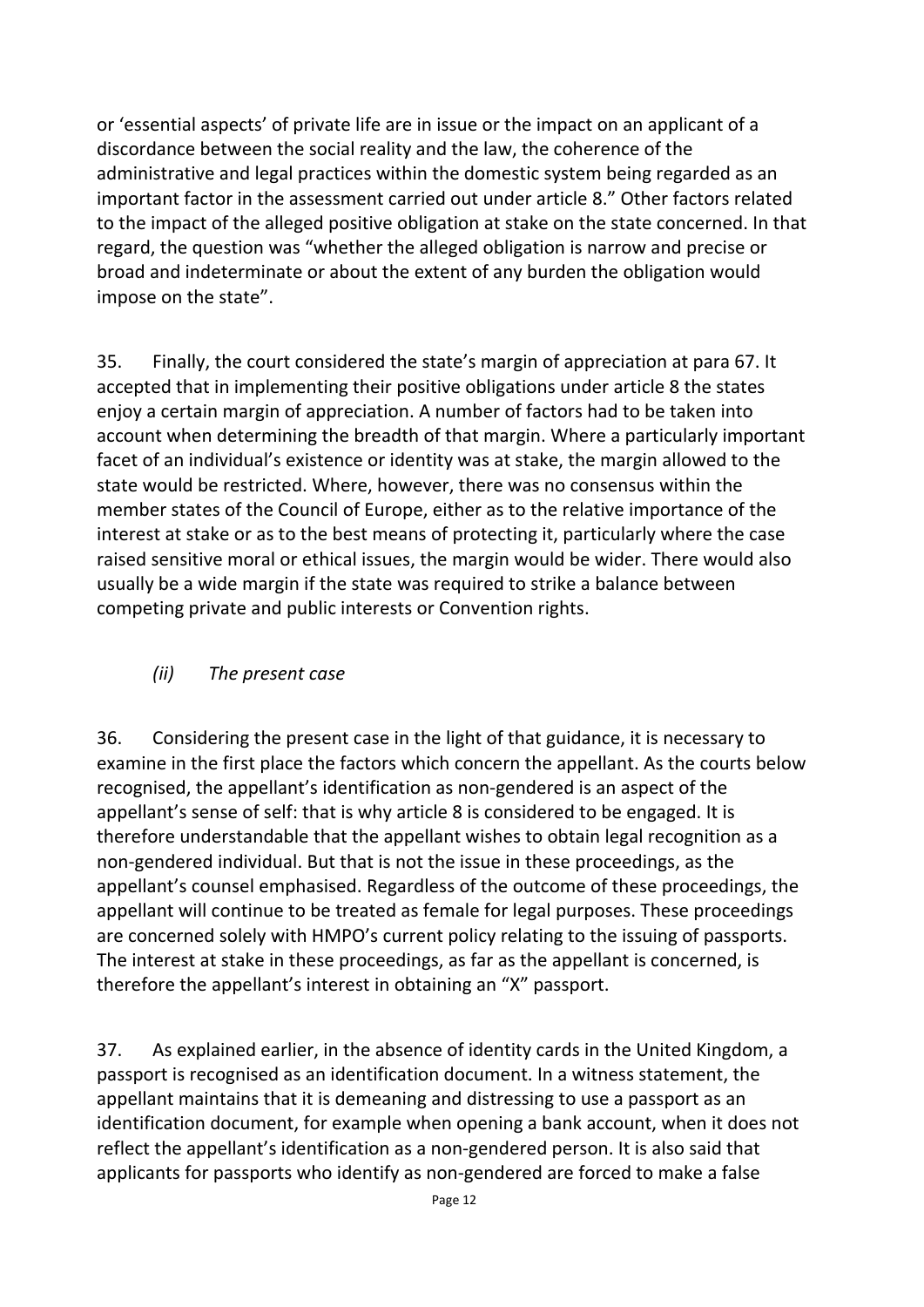declaration of their identity. There is also said to be a risk of difficulties or harassment when a person who identifies as non-gendered uses a passport at borders, although the appellant has never personally been subject to harassment. In relation to these matters, counsel argued that the appellant's situation was comparable to that of the applicant in *B v France* (1992) 16 EHRR 1.

38. So far as these points are concerned, it needs to be borne in mind, in the first place, that in the United Kingdom the need to establish one's identity arises only occasionally: most commonly, when accessing certain financial services, such as opening a bank account. In that regard, the United Kingdom differs from many other contracting states. Secondly, when the need to establish one's identity arises, there is no obligation to use a passport for that purpose. As the appellant recognises, other documents, such as a birth certificate or a driving licence, can be, and commonly are, used instead. It is not alleged in these proceedings that the use of those documents for that purpose involves any violation of article 8. It may be worth adding that a United Kingdom driving licence bears no obvious marker of gender. Counsel explained to the court that a multi-digit number which appears on the licence includes one digit which is an encoded reference to gender (which can be changed from one gender to the other on request), but the significance of the digit is not apparent on the face of the licence, and is not something of which most people are aware.

39. In relation to the process of applying for a passport, it is true that applicants, including those who identify as non-gendered, have to select either "male" or "female" on the application form, and make a declaration as to the accuracy of the information provided. But the purpose of providing that information is not to inform HMPO as to the applicants' feelings about their sexual identity, and the applicants are not being forced to lie about those feelings. As was explained at para 9 above, the form is concerned with the applicants' gender as a biographical detail which can be used to confirm their identity by checking it against the birth, adoption or gender recognition certificates provided and other official records. It is therefore the gender recognised for legal purposes and recorded in those documents which is relevant. The gender recorded on the passport can also be used for the other purposes mentioned in paras 10-11 above: purposes which are associated with the passport-holder's appearance and physiology rather than their innermost thoughts. In relation to the use of the passport at borders, it is acknowledged that the appellant has no personal experience of harassment.

40. The other difficulty mentioned is the appellant's feeling that the use of a passport bearing a female gender marker is demeaning and distressing. In relation to that matter, there is a significant difference, at least in degree, from the situation of the applicant in *B v France*. In that case, the applicant was a post-operative male to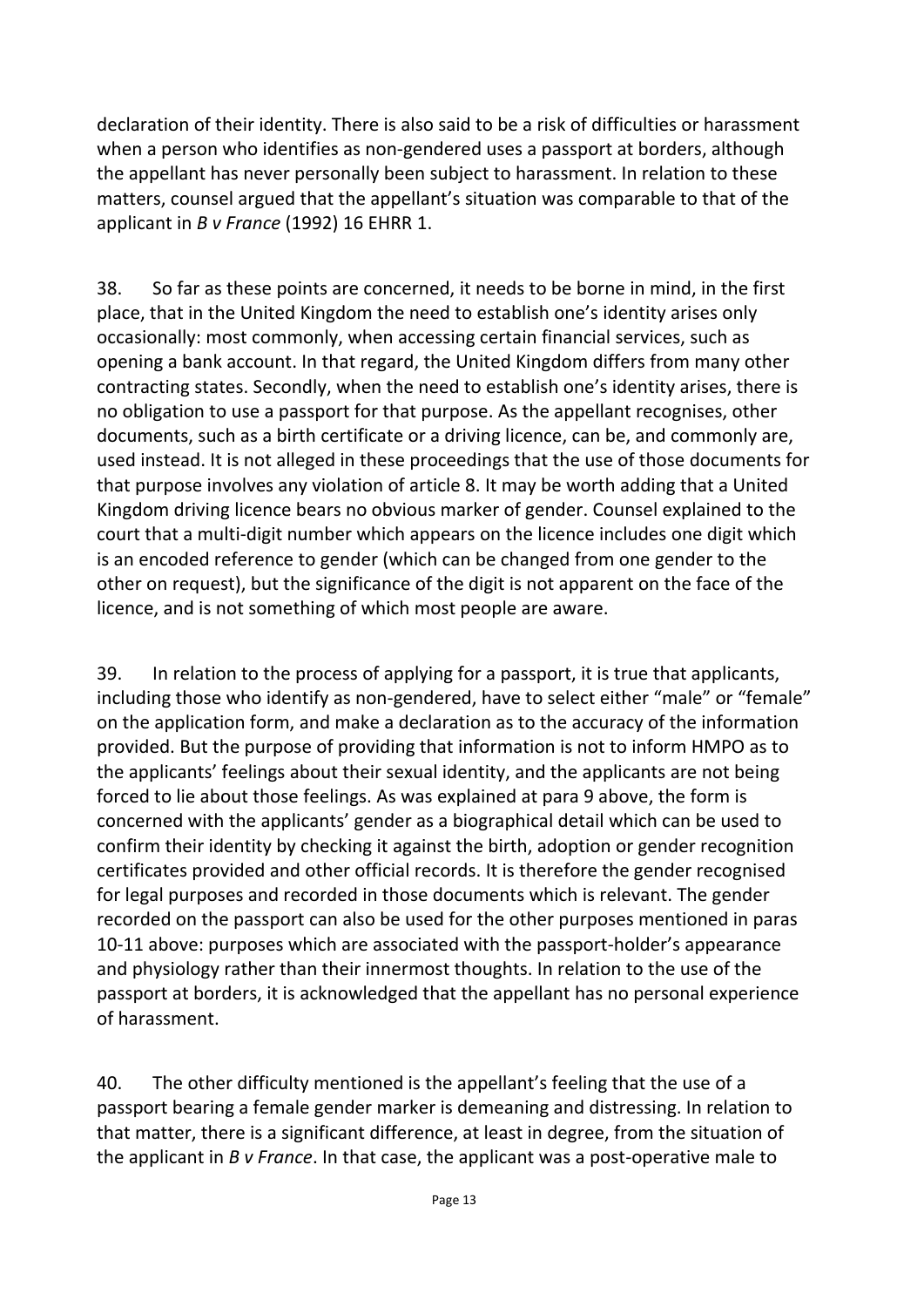female transsexual who lived as a woman and had a female appearance. The European Commission on Human Rights found that "the applicant indisputably suffers particularly trying ordeals in her daily life because of the discrepancy between her appearance and the entries concerning both gender and forename on the documents relating to her, whether official or not, and more particularly on her identity papers. This discrepancy forces her to reveal to third persons details of her private life, whether in performing everyday actions, travelling, having even minor treatment, finding work, etc" (para 69 of its opinion, set out at para 30 of the judgment of the European court). Taking together the applicant's inability to obtain a birth certificate and identity papers which reflected her acquired gender, and her inability to adopt a female forename, the Commission concluded that "[t]he combination of all those factors gives rise to disruption in the applicant's daily life of … a serious nature" (para 71 of the opinion). The court agreed, and concluded that "the inconveniences complained of by the applicant in this field reach a sufficient degree of seriousness to be taken into account for the purposes of article 8" (para 62).

41. By comparison, the appellant is free to use any forename, and in fact uses a name which is in use for both men and women. The appellant makes no complaint about the law governing birth certificates. In relation to proof of identity, it has been explained that such evidence is not frequently required, and that the appellant is under no obligation to use a passport for that purpose. Perhaps most importantly, there is not the obvious discrepancy between the appellant's physical appearance and the "F" marker in the appellant's passport that there was between the feminine appearance of the applicant in *B v France* and her male identity papers.

42. Having regard to all these circumstances, the degree of prejudice to the appellant which is attributable to the unavailability of an "X" passport does not appear to be comparable to that suffered by the applicants in the cases before the European court on which counsel relied, such as *B v France* and *Goodwin v United Kingdom* (2002) 35 EHRR 18.

43. In relation to the coherence of the administrative and legal practices within the domestic system, which is regarded as an important factor in the assessment carried out under article 8 (para 34 above), counsel for the appellant emphasised that the NHS had treated the appellant's gender dysphoria by providing the appellant with a hysterectomy. It was said to be incoherent for the Secretary of State then to decline to provide the appellant with an "X" passport. Reference was made to the European court's case law concerning transsexuals, where it was regarded as illogical for the state to provide gender reassignment surgery, on the one hand, but to decline to give legal recognition to the acquired gender, on the other hand.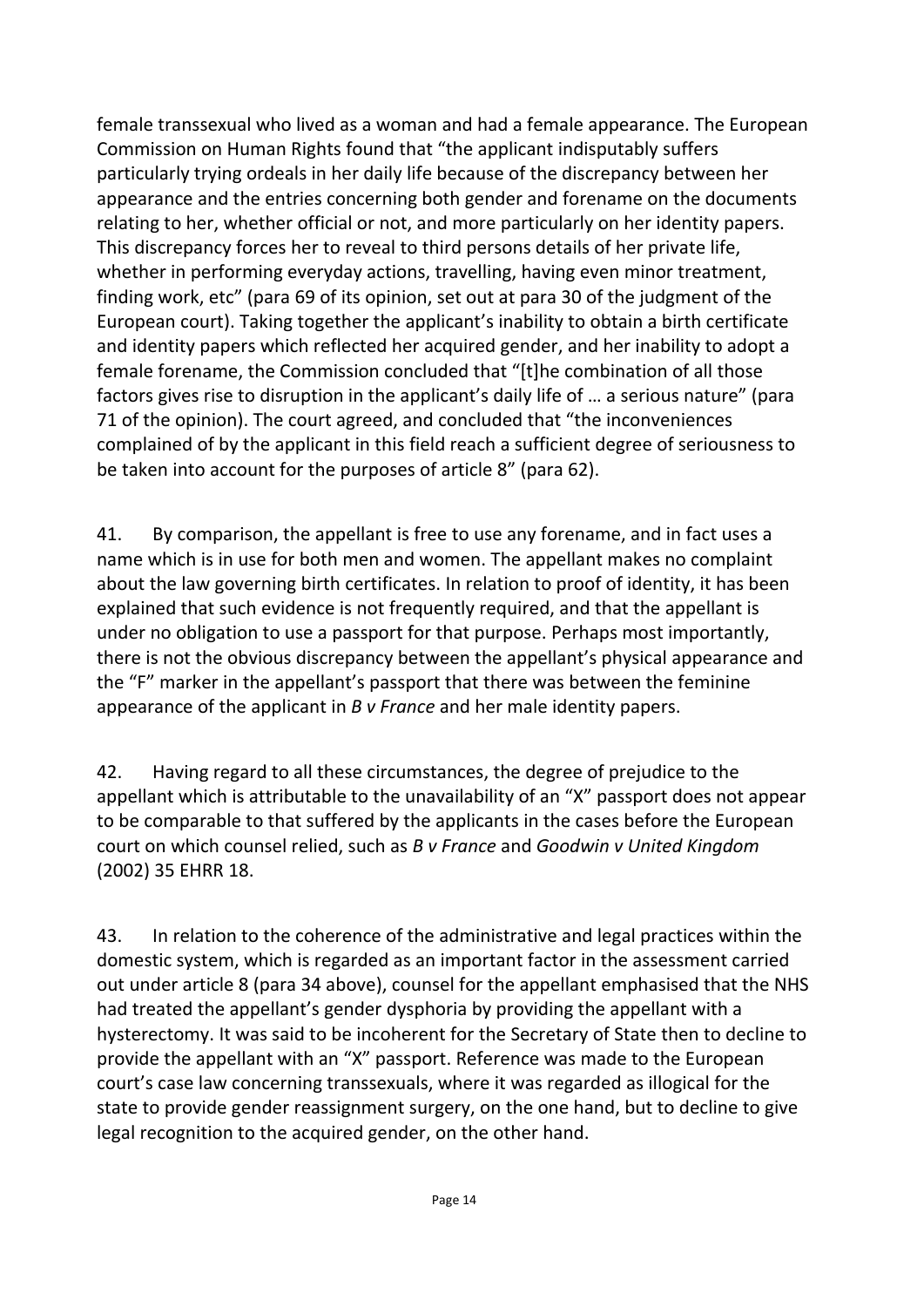44. One needs to approach this argument with some care. In cases such as *B v France*, para 63, and *Goodwin v United Kingdom*, paras 77-78, the European court considered it illogical that the long and difficult process of transformation which was undergone by transsexuals as a result of gender reassignment surgery was not met with full recognition in the law. By contrast, the appellant has not undergone gender reassignment surgery, but a procedure which is undergone by many women, without any alteration to their gender.

45. Nevertheless, it can fairly be said that the appellant is in a different position from women who undergo hysterectomies for the usual medical reasons, since the appellant was provided with a hysterectomy, at public expense, in order to alleviate the psychological distress resulting from identifying as non-gendered while possessing a woman's reproductive physiology. In those circumstances, it might be argued that it would be logical for the Government to accord recognition to the applicant's nongendered identity in the context of passports, as the NHS did in the context of medical treatment. There appear to me to be two flaws in the argument. First, the NHS did not recognise the applicant as being a non-gendered person: what it recognised was that the applicant was suffering from the medical condition of gender dysphoria, and it provided medical treatment to alleviate that condition. Secondly, the fact that the Government, through its funding of the NHS, bore the cost of the appellant's medical treatment does not logically entail that it should in addition bear the far greater costs which would be involved in introducing "X" passports, or accept the other disadvantages described at paras 46-53 below.

46. So far as concerns the extent of the burden which an obligation to issue "X" passports would impose on the state, three principal points are made on behalf of the Secretary of State. The first relates to the public interest in security. In relation to this issue, the courts below were provided with evidence from senior officials in the Government unit with the relevant responsibilities. Their evidence was consistent with the position adopted in the 2014 review and the 2016 response to the Parliamentary committee, summarised at paras 9-11 and 14 above. One of the officials, Mr Woodhouse, addressed the contention, advanced on behalf of the appellant, that advances in biometric technology and facial recognition had rendered gender markings in passports redundant. He explained that such technologies were not universally employed. Even where employed, they did not eliminate human checking of passports in cases where the automated gates refused admittance, whether because of mistakes by the passport holder or faults affecting the machines, or because of warnings triggered by security databases.

47. As explained at paras 23 and 25 above, the judge attached weight to the issue of national security, but it was dismissed by the Court of Appeal on the basis, first, that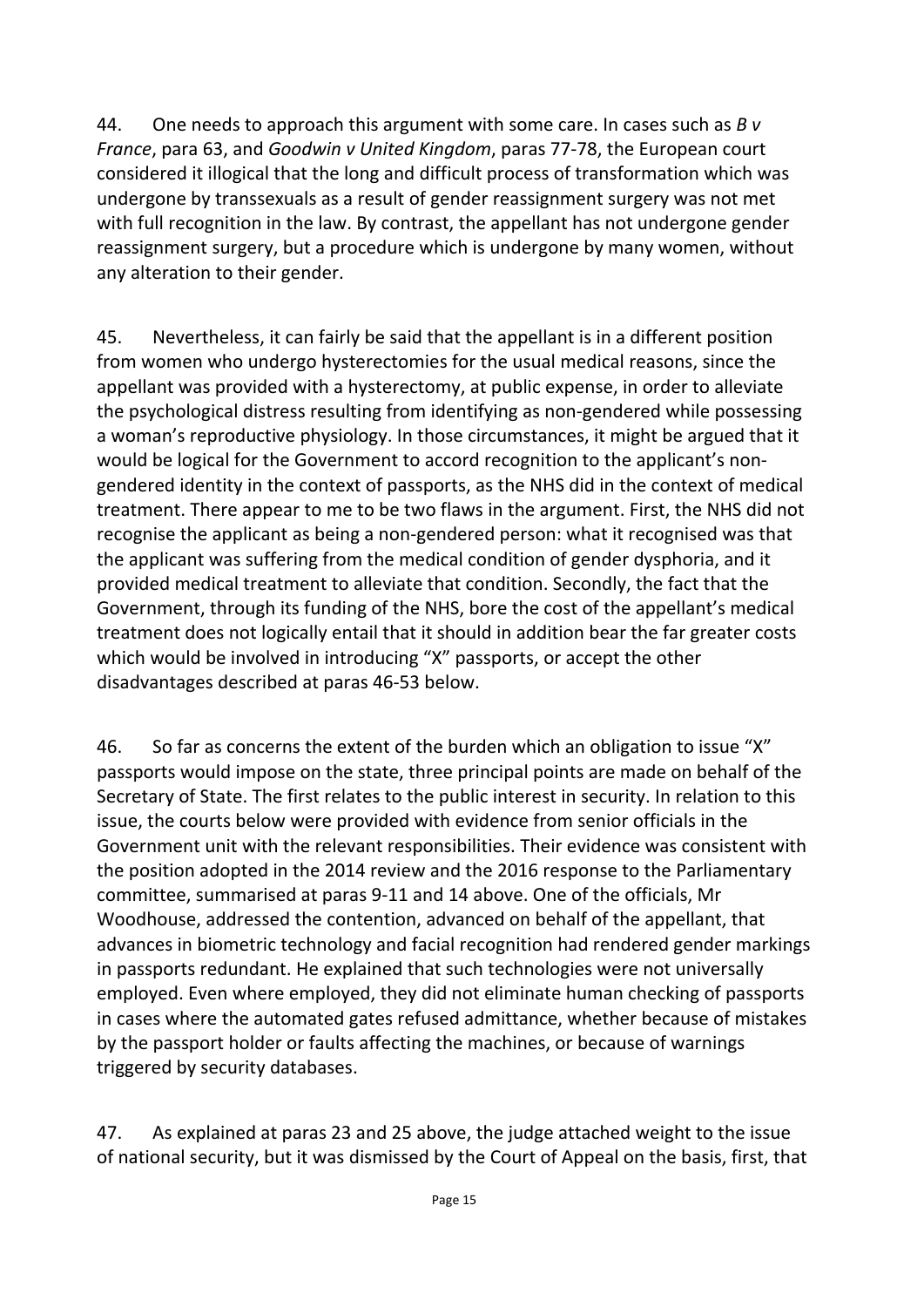"the ICAO has, for many years, been content for passports to carry an 'X' marker", and, secondly, that "people from countries that already have such provision have been entering the UK for many years without there being any security issues articulated before us": para 73. The court should not have dismissed the issue so easily, particularly bearing in mind the limitations to its competence, both institutional and constitutional, in relation to questions of national security.

48. In the first place, the ICAO is not responsible for the security of this country, or any other: the Secretary of State is. The ICAO's willingness to permit countries to use an "X" marker, if they choose to do so, does not imply that such a course of action is without security implications. Secondly, the relevant security issues, relating to the issuing of passports and to the use of passports, particularly but not only at borders, were fully articulated in the evidence. The Court of Appeal did not address that evidence. It appears to have thought that the evidence was undermined, to the extent that it could be dismissed, because of the absence of evidence relating specifically to visitors to the United Kingdom from countries which have permitted "X" markers for many years. It presumably had in mind New Zealand and Australia, which were the only countries mentioned, and the only countries where "X" markers had existed for more than a few years. But the absence of evidence is not evidence of absence. There was no evidence before the Court of Appeal which contradicted, or even questioned, the evidence of the officials with responsibility for security.

49. It is, of course, evident that the governments of countries which permit "X" markers (at least, beyond the very restricted use of the kind permitted in the Netherlands, Austria, Germany and Pakistan: paras 17 and 18 above) have made a different judgment from the United Kingdom and the great majority of other countries as to how the competing considerations should be balanced. That seems likely to reflect differences in the circumstances of different countries. For example, some countries have a cultural tradition of recognising a third gender category, as was noted at para 18 above. In some countries, terrorism may be seen as a less serious threat, or unlawful immigration as a less serious problem, than in others. In some countries, campaigners for the use of "X" markers may have greater political influence than in others. Be that as it may, the United Kingdom is not the only country whose government consider that gender markers in passports play a significant part in relation to security: see para 21 above. On the evidence before the court, that is not an unreasonable view to take. That being so, weight should be attached to the Secretary of State's assessment that the introduction of "X" markers would have a detrimental impact on security.

50. The second point made by the Secretary of State is that to allow "X" markers to be used in passports would result in significant costs being incurred, as the documents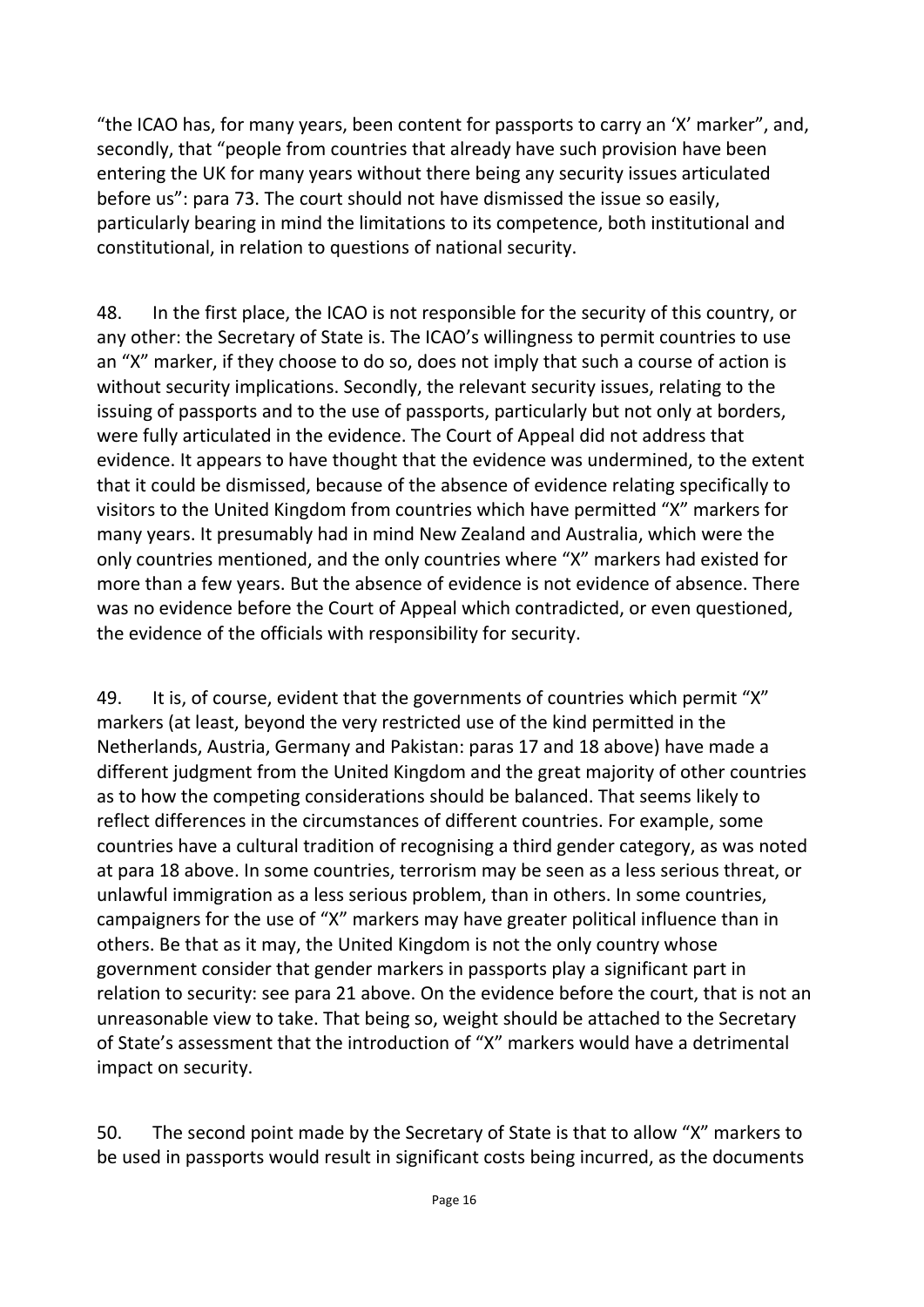and the application process would have to be altered. The costs were estimated in 2014 at about £2m (para 13 above), and there is evidence that they are likely to have increased since then. This is a relevant factor, although not conclusive.

51. The third point made by the Secretary of State, and the one to which the courts below attached the greatest weight, returns to the issue of the coherence of the administrative and legal practices within the domestic system. It is argued that to recognise a non-gendered category of individuals in the context of passports would be anomalous, in the context of United Kingdom law and administrative practice, and would therefore undermine the coherence of that system of law and practice. In relation to this point, it should be said at the outset that, although the appellant's challenge is only to the absence of an "X" marker in passports, that does not mean that the Secretary of State is required to treat that matter as a discrete issue, which must be considered separately from the remainder of the legal and administrative system of the United Kingdom.

52. As was explained in evidence, there is no legislation in the United Kingdom which recognises a non-gendered category of individuals. On the contrary, legislation across the statute book assumes that all individuals can be categorised as belonging to one of two sexes or genders (terms which have been used interchangeably). Some rights differ according to whether a person is a man or a woman: for example, rights of succession to hereditary titles. There are criminal offences that can only be committed against persons of a particular gender: for example, female genital mutilation. There is a raft of legislation which assumes that only a woman can give birth to, or be the mother of, a child, including legislation relating to maternity rights and benefits, health provision and fertility treatment, and nationality. The legislation governing the registration of births requires the sex of children to be recorded. Legislation relating to marriage and civil partnership (including legislation permitting same sex marriages) assumes that everyone is either a man or a woman. The Gender Recognition Act 2004, enacted following the judgment of the European court in *Goodwin v United Kingdom*, likewise assumes that all individuals belong to one of two genders, albeit not necessarily the gender recorded at birth. Equality legislation protects people from discrimination if it arises from their being a man or a woman.

53. A binary approach to gender also forms the basis of the provision of a wide variety of public services. The prison estate, for example, is divided into male and female prisons. Hospitals have wards where patients can only be of a single sex. Local authorities may fund rape crisis centres or domestic abuse refuges which offer their services only to women. Many schools only admit pupils of a particular sex. Much of this is underpinned by, or permitted by, legislation.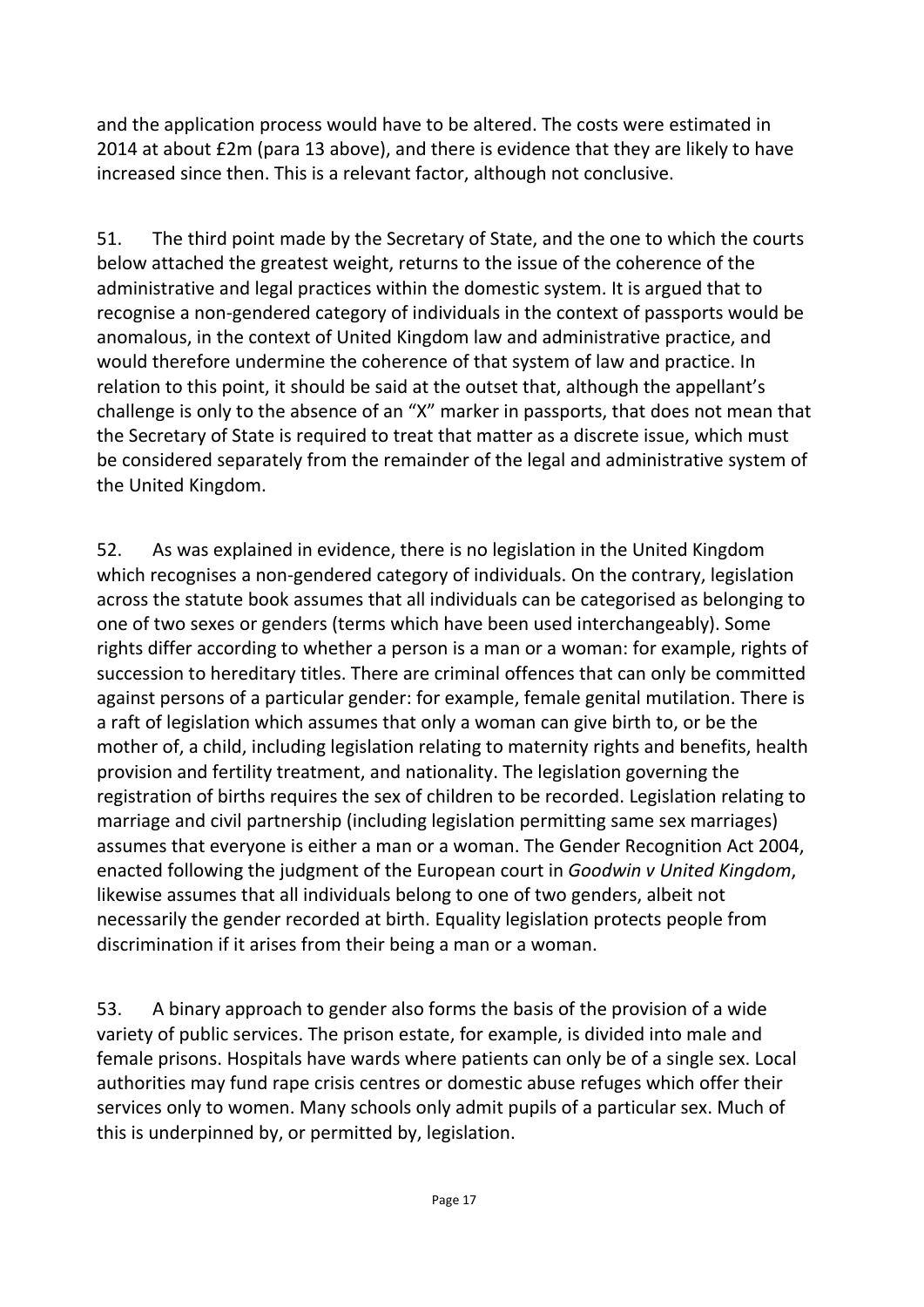54. Against this background, it is apparent that the questions whether other gendered categories should be recognised beyond male and female, including a nongendered category, and if so, on what basis such recognition should be given, raise complex issues with wide implications. Counsel for the appellant argued that the courts below had erred in treating the coherent treatment of individuals in the appellant's position as a significant consideration. On the contrary, the courts were right to conclude that the need for a legally and administratively coherent system for the recognition of gender was an important factor.

55. Turning to consider the margin of appreciation, this is a concept of particular significance in relation to positive obligations. That is because the imposition of such obligations requires contracting states to modify their laws and practices, and possibly (as in the present case) to incur public expenditure, in order to advance social policies which they may not wholly support, or which they may not regard as priorities, without the imposition of the obligation being supported by any democratic mandate or accountability. While not a conclusive objection, those characteristics of positive obligations indicate the importance of exercising caution before they are imposed. An important conceptual mechanism by which the European court exercises such caution is by interpreting and applying the Convention in a way which allows contracting states a margin of appreciation.

56. As explained in para 35 above, the width of the margin of appreciation varies according to the circumstances. In that regard, two particularly important factors are, first, whether a particularly important facet of an individual's existence or identity is at stake, and secondly, whether there is a consensus within the member states of the Council of Europe, either as to the relative importance of the interest at stake or as to the best means of protecting it, particularly where the case raises sensitive moral or ethical issues.

57. In relation to the first of these issues, notwithstanding the centrality of a nongendered identification to the appellant's private life, it is difficult to accept that a particularly important facet of the appellant's existence or identity is at stake in the present proceedings. That is because it is only the designation of the appellant's gender in a passport which is in issue. This was explained at para 36 above.

58. In relation to the second issue, the importance of a consensus within the Council of Europe is readily understood. Courts, including the European court, are expert in adjudication. They do not, on the other hand, possess the capacity, the resources, or the democratic credentials to be well-suited to social policy-making. When adjudication by the European court requires it to consider questions of social policy, it accordingly finds guidance in a consensus on the part of the contracting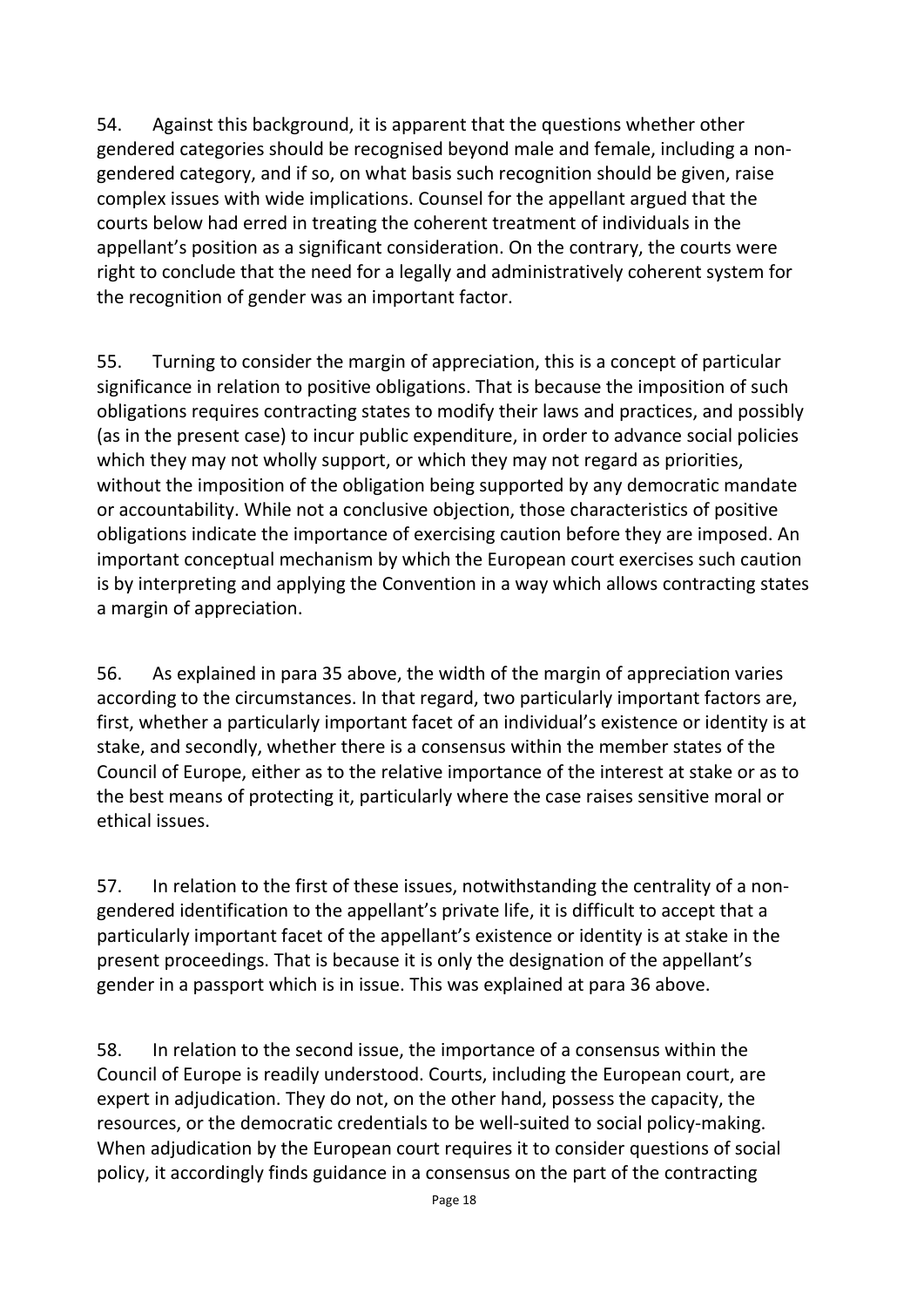states, and is cautious before embarking on such policy-making in the absence of a consensus.

59. In the present case, there is no consensus among the member states of the Council of Europe that passports should be available with an "X" marker, whether it is taken as signifying membership of a non-gendered category or of an unspecified gender. Nor is there any consensus, even among those member states which issue "X" passports, as to the circumstances in which they should be issued (whether, for example, they should be confined to individuals who are biologically intersex, or should be available to any person who identifies as non-gendered), or as to the nature of any evidence or procedure which may be required (whether, for example, a court order should be required, or any form of medical or other evidence). This was explained at para 16 above.

60. It was argued by counsel for the appellant that the courts below had erred in attaching disproportionate weight to the lack of consensus among the member states of the Council of Europe, while overlooking a wider international trend. That criticism is ill-founded. In considering the margin of appreciation available under the Convention, the focus in relation to issues of consensus must be, and is, on whether there is a consensus among Council of Europe member states. In any event, there is no more consensus internationally than there is among the contracting states on the question whether "X" markers should be provided on passports: see para 17 above.

61. In addition, the question in this case raises sensitive moral and ethical issues, especially in so far as it impinges on the broader question of gender determination on the basis of an individual's feelings or choice, regardless of biological sex and physiology, and unconfined by the categories of male and female.

62. Drawing these various considerations together, the courts below were right to conclude that the considerations relating to the appellant's interest in being issued with an "X" passport were outweighed by the considerations relating to the public interest put forward by the Secretary of State. In that regard, the importance of a coherent approach across government to the question whether, and if so in what circumstances and on what basis, any gender categories beyond male and female should be recognised, is of particular importance. In addition, it is clear that the matter is one in relation to which the member states should be permitted a wide margin of appreciation, having regard to the absence of any consensus within the member states, the complexity and sensitivity of the issue, and the need for a balance to be struck between competing private and public interests.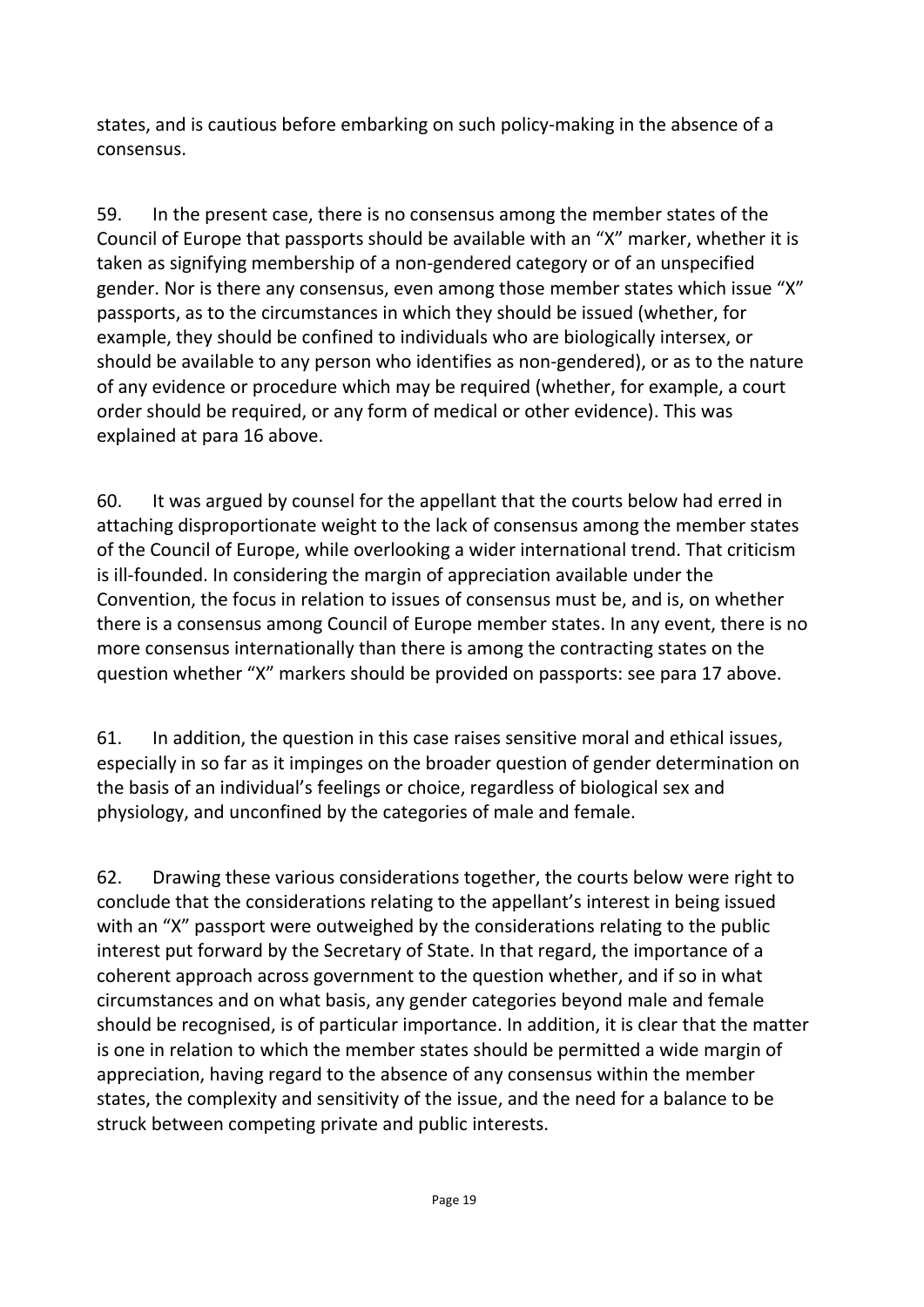63. In addition, to hold that the appellant's Convention right to respect for private life requires the Secretary of State to issue the appellant with a passport reflecting the appellant's identification as non-gendered would go well beyond the case law of the European court. As was explained in *R (AB) v Secretary of State for Justice (Equality and Human Rights Commission intervening)* [2021] UKSC 28; [2021] 3 WLR 494 ("*AB*"), para 59, it is open to domestic courts to develop the law in relation to Convention rights beyond the limits of the Strasbourg case law, on the basis of the principles established in that law. They should not, however, go further than they can be confident that the European court would go: *AB*, para 57. In the present case, that test is far from being satisfied. On the contrary, the application of the principles set out by the European court in cases such as *Hämäläinen* supports the conclusion that the appellant's case, so far as based on article 8, was rightly rejected by the courts below.

## *(2) The argument based on article 14 taken together with article 8*

#### 64. Article 14 provides:

"The enjoyment of the rights and freedoms set forth in this Convention shall be secured without discrimination on any ground such as sex, race, colour, language, religion, political or other opinion, national or social origin, association with a national minority, property, birth or other status."

65. The nub of the complaint under article 14 taken together with article 8 is that, whereas individuals who identify as male or female can obtain passports with markers which correspond to that gendered identification, the appellant cannot obtain a passport with a marker which corresponds to a non-gendered identification. That state of affairs is argued to constitute a difference in treatment, in relation to a matter falling within the ambit of article 8, which is unjustifiable: that is to say, either the difference in treatment does not pursue a legitimate aim, or there is not a reasonable relationship of proportionality between the means employed and the aim sought to be realised.

66. In its essentials, this amounts to the same complaint as that made under article 8, albeit viewed from a different perspective. For the reasons explained at paras 45 and 50-54 above, the aims underlying the Government's unwillingness to treat the appellant as an exception to the general rule that passport gender markers are either male or female, including the objective of maintaining a coherent approach to issues of gender across the law and administration, are legitimate. In addition, for the reasons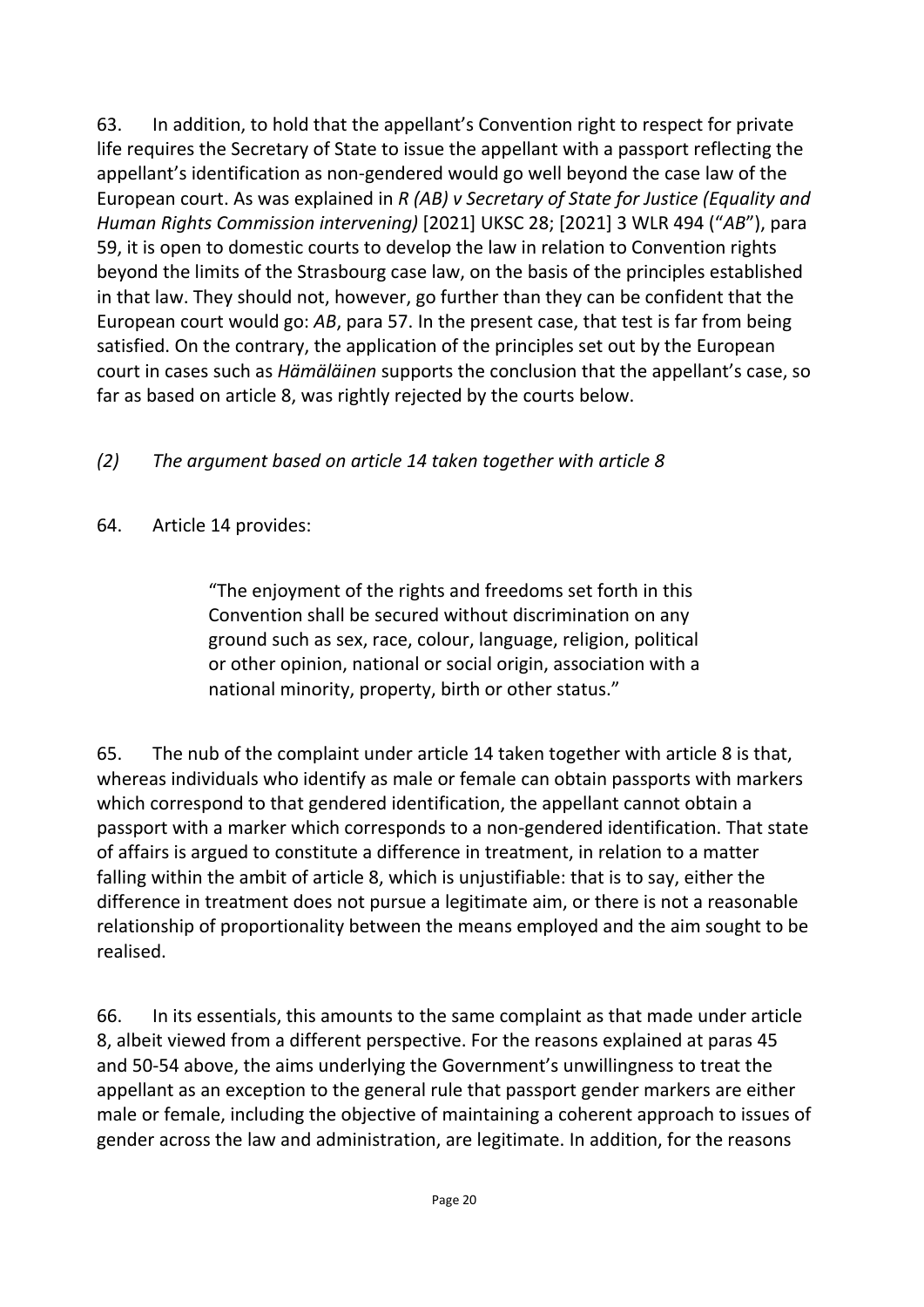explained at paras 56-61 above, this is an area where the contracting states enjoy a wide margin of appreciation.

67. In these circumstances, the appellant's case based on article 14 taken together with article 8 was rightly rejected by the courts below.

- *5. The argument based on Re G*
	- *(1) Introduction*

68. In addition to the foregoing arguments, counsel for the appellant argued that, even if the European court would permit a wide margin of appreciation and conclude that there was no violation of the Convention, the domestic courts should nevertheless hold that the Secretary of State was obliged under the Human Rights Act to issue the appellant with an "X" passport, and that her failure to do so was a breach of the appellant's Convention rights. Counsel relied on dicta in the case of *In re G (Adoption: Unmarried Couples)* [2008] UKHL 38; [2009] AC 173 ("*Re G*") in support of this submission.

*(2) Re G*

69. *Re G* was a decision of the House of Lords on appeal from Northern Ireland. It concerned the question whether legislation which excluded unmarried couples from being eligible to adopt children was compatible with Convention rights. The lower courts concluded that it was, by reference to the case law of the European court. The argument of counsel in the House of Lords, as reported, was directed solely to the interpretation and application of the European jurisprudence: see [2009] AC 173 at pp 175-179.

70. The majority in the House of Lords decided that an absolute bar on adoption by unmarried couples, regardless of the circumstances of any individual case, was irrational and lacked an objective justification: see paras 16 and 18-20 (Lord Hoffmann), 53-54 (Lord Hope of Craighead), 110-112 (Baroness Hale of Richmond) and 134-135 and 143-144 (Lord Mance). Lord Hoffmann considered that the European jurisprudence had developed to the point that, if the case were heard in Strasbourg, the European court was "not at all unlikely" to hold that the legislation violated article 14 taken together with article 8, with the consequence that the House should not be inhibited from so declaring by the thought that it might be going further than the European court (paras 27 and 29). Lord Hope agreed that it was "not at all unlikely"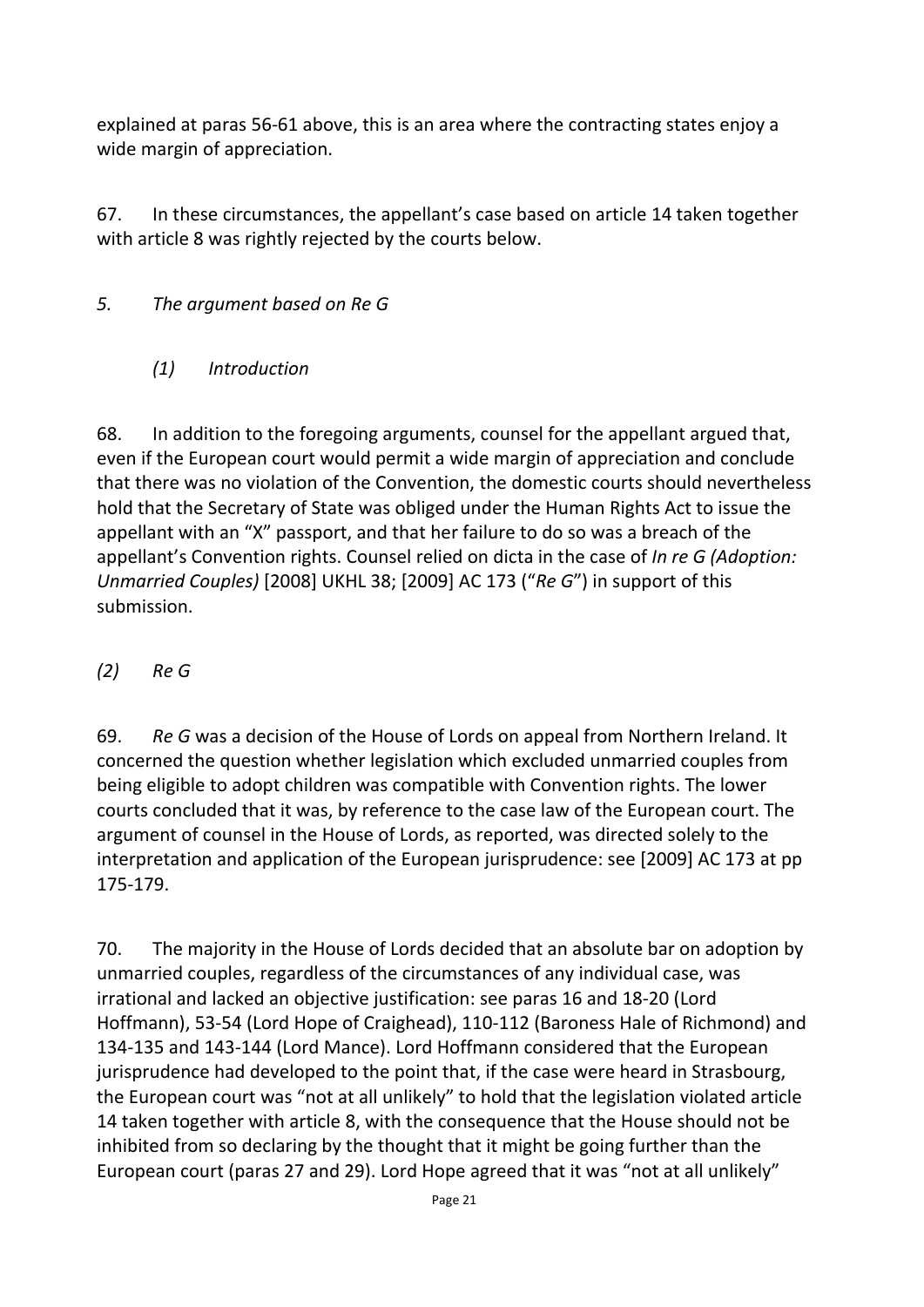that the European court would hold that there was a violation of article 14 (para 53), while Lord Mance considered that it was "likely" (para 125).

71. In the alternative, a majority also indicated their view that even if the European court would consider that the legislation fell within the margin of appreciation allowed to the contracting states, it was nevertheless open to the domestic courts to hold that the legislation violated the Convention rights guaranteed by the Human Rights Act: see paras 30-31 and 36-37 (Lord Hoffmann), 50 (Lord Hope), 119-120 (Lady Hale), and 126- 130 (Lord Mance). It was said that where the European court declared a question to be within the national margin of appreciation, it was for the courts in the United Kingdom to interpret the relevant articles of the Convention and to apply the division between the decision-making powers of the courts and Parliament in the way which appeared appropriate for the United Kingdom. On that basis, even if the European court would have found the legislation to be compatible with the Convention, the domestic court could nevertheless hold that the legislation violated Convention rights.

72. It is reasonably clear that these dicta in the speeches of Lord Hoffmann, Lord Hope and Lord Mance were obiter. Lord Hoffmann considered it not at all unlikely that the European court would find a violation: see para 70 above. Lord Hope, in the critical passage in his speech, stated (para 50):

> "Would it [ie, the European court], as my noble and learned friend, Baroness Hale of Richmond, suggests at the outset of her opinion, regard this matter as within the margin of appreciation allowed to member states? If it would, we would indeed be presented with a dilemma. If so, I would be inclined to resolve it in favour of exercising the judgment which that margin of appreciation permits by removing the discrimination against unmarried couples. … But I consider, in agreement with Lord Hoffmann and my noble and learned friend, Lord Mance, that the dilemma is less acute than Baroness Hale's opening remarks might suggest."

It appears from that passage that Lord Hope considered his alternative reasoning to be obiter, and understood Lord Hoffmann and Lord Mance to be in the same position. Lord Mance considered it "likely" that the European court would find a violation (para 125), but added that he also agreed with "the alternative route identified by Lord Hoffmann" by which he "would, if necessary", be prepared to find a breach of Convention rights (para 126). It appears therefore that Lord Mance also regarded this part of his reasoning as obiter.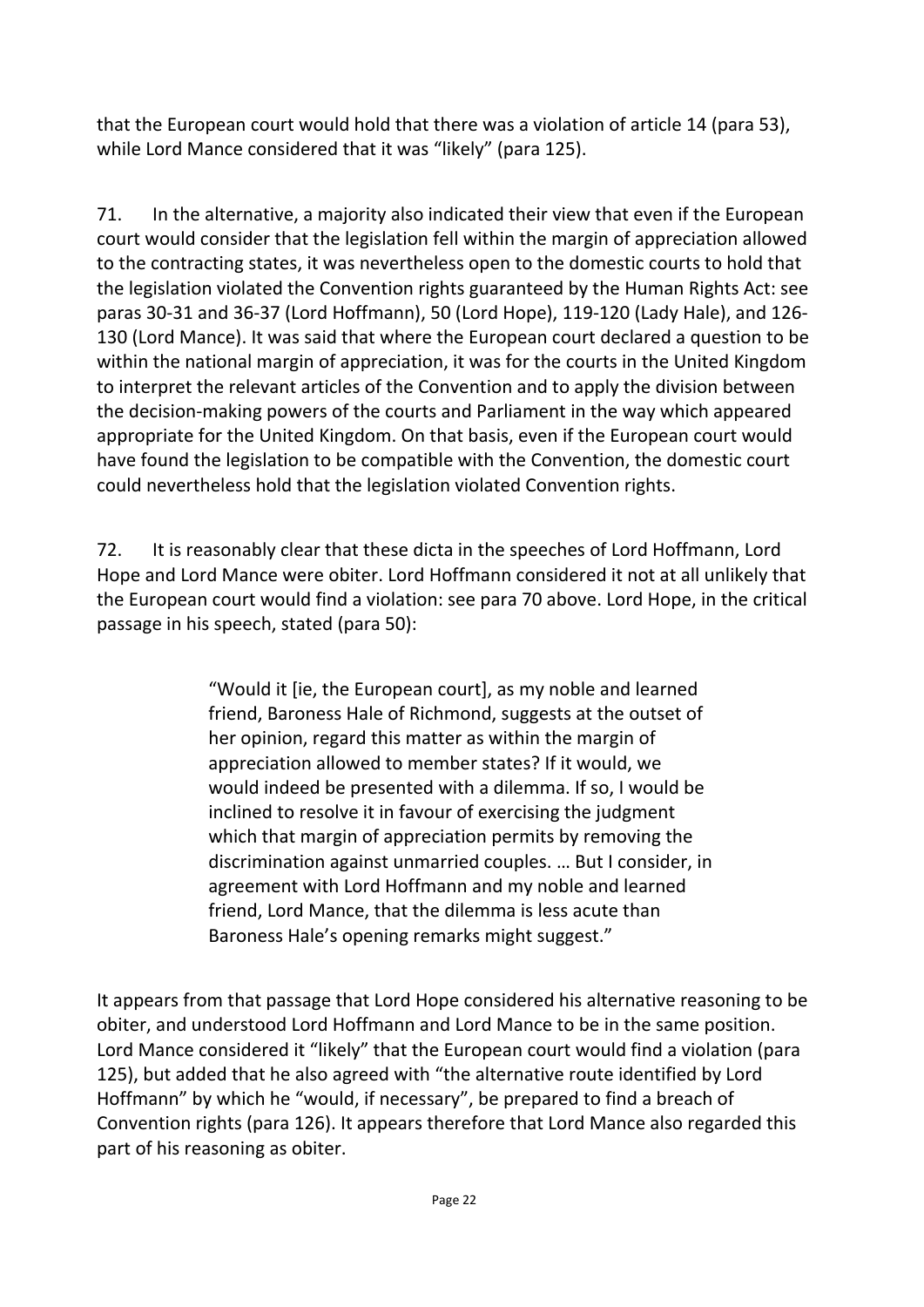73. The view that these dicta were obiter is supported by the absence of any reported argument on the point: it is unlikely that the House would have decided such an important point, as part of the ratio decidendi, without its having been argued by counsel, or at least raised with them. It is also supported by the absence of any discussion of the point in the dissenting speech of the remaining member of the committee, Lord Walker of Gestingthorpe. It is unlikely that he would have ignored the point if he had understood it to be part of the ratio of the majority decision.

## *(3) Analysis*

74. It is necessary, first, to examine these dicta in *Re G*, so as to identify the essential elements of the reasoning and consider them at the level of general principle; next, to examine the consistency of the dicta with the statutory scheme created by the Human Rights Act, and with the intention of Parliament as inferred from the terms of the Act and the purpose which it was designed to achieve; and finally, to examine the consistency of the dicta with other decisions of the House of Lords and of this court.

## *(i) The dicta in Re G*

75. The question raised by the dicta in *Re G* is whether an act which does not result in a violation of the Convention can nevertheless be incompatible with Convention rights, within the meaning of the Human Rights Act. Clearly, there are differences between the Convention and the Human Rights Act. The Convention is an international treaty which imposes obligations upon the contracting states of the Council of Europe under international law, whereas the Human Rights Act is a statute which imposes obligations upon public authorities under the law of the United Kingdom. The question can therefore be given a more precise formulation: it is whether an act which does not violate the international law obligations of the United Kingdom under the Convention can nevertheless be incompatible with a public authority's obligations under the Human Rights Act. The answer to that question depends upon a comparison between the content of the obligations imposed by the Convention and the content of the obligations imposed by the Human Rights Act. Since both instruments define the obligations which they impose by reference to the same texts, as will appear from an examination of the Act, the answer must depend upon whether domestic courts can interpret those texts as having a different meaning in the context of the Human Rights Act from the meaning which they have in the context of the Convention.

76. By this stage of the analysis, one can conclude that the fact that Convention rights within the meaning of the Human Rights Act are domestic and not international rights does not in itself entail that domestic courts can interpret and apply Convention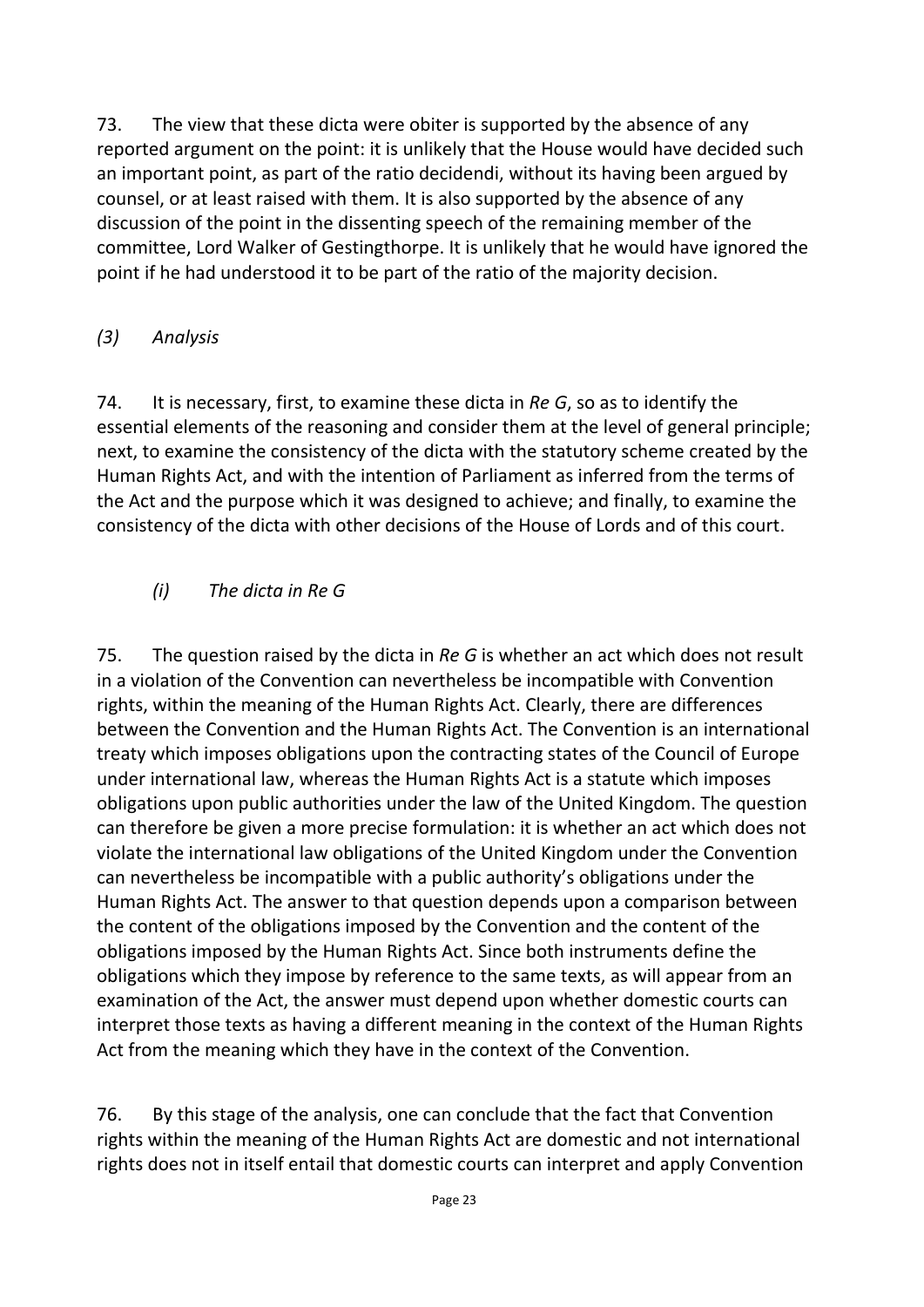rights in a more expansive way than the European court. Nor did the House of Lords suggest in *In re McKerr* [2004] UKHL 12; [2004] 1 WLR 807 that they should: that decision, cited by Lord Hoffmann and Lord Mance in *Re G* in support of their alternative reasoning (at paras 33 and 128), was concerned with the different question of when the domestic Convention rights came into force: a question which evidently fell to be answered by reference to domestic law. The critical factor, according to the dicta in *Re G*, is whether the reason for the European court's finding (or likely finding) that an act does not violate an article of the Convention at the international level - or, otherwise put, for finding that the relevant article of the Convention does not impose an obligation to refrain from the act in question - is the contracting states' margin of appreciation.

77. The margin of appreciation doctrine is a principle of interpretation of the Convention, based on the need for judicial restraint on the part of the European court. By applying the doctrine, the European court sets the boundaries of compliance with the Convention rights correspondingly wide, and so allows the contracting states a degree of latitude or discretion in relation to their domestic law and practice. The width or narrowness of that latitude can reflect a number of factors, such as whether there is a consensus among the contracting states in relation to a particular issue, whether the national authorities are better placed to make the relevant assessment, and the importance of the right affected. Where the margin of appreciation doctrine is applied in deciding whether there has been a violation of one of the substantive articles of the Convention, the answer therefore depends upon whether the act complained of was within the margin of appreciation allowed to the contracting states.

78. Accordingly, where the European court applies the margin of appreciation doctrine so as to conclude that there has been no violation of the Convention, it does so by adopting a correspondingly restrained interpretation of the relevant article of the Convention. For example, the concept of family life, within the meaning of article 8, was interpreted in 2001, having regard to the margin of appreciation, as not applying to the relationships of same-sex couples: *Mata Estevez v Spain* (Application No 56501/00) Reports of Judgments and Decisions 2001-VI, p 311 (more recently, the case law has developed beyond that position as a European consensus has emerged). The right to respect for private life, within the meaning of the same article, has been interpreted, on the basis of the margin of appreciation doctrine, as not conferring a right to an abortion (*A, B and C v Ireland* (2011) 53 EHRR 13), or a right to assisted suicide (*Pretty v United Kingdom* (2002) 35 EHRR 1 ("*Pretty*")). Countless other examples could be given. They illustrate the centrality of the margin of appreciation to the interpretation of the Convention.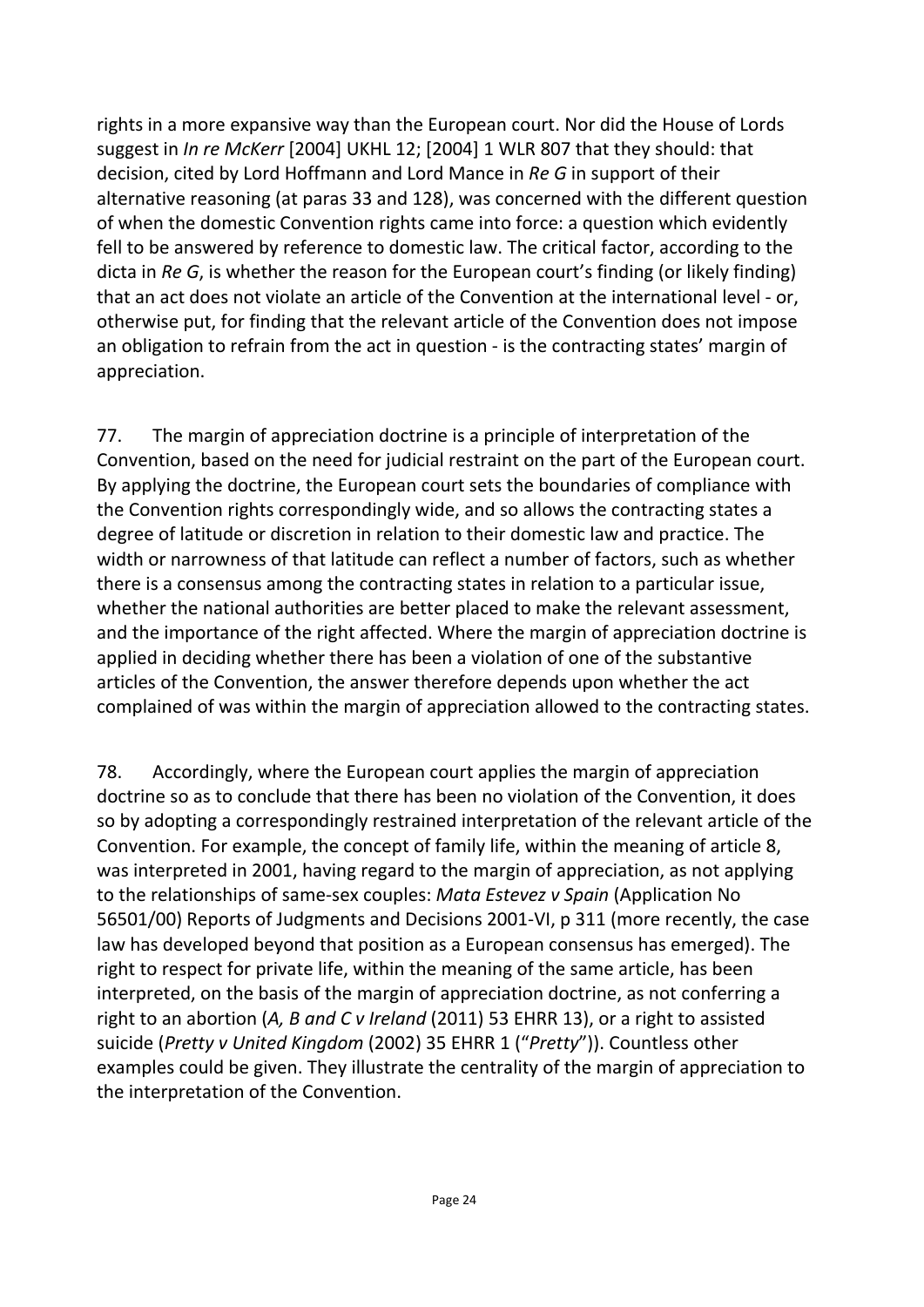79. Of course, it remains open to the contracting states to go beyond the limits of the Convention right, in the exercise of their own national sovereignty, as the Convention itself recognises in article 53. For example, the House of Lords held in 1999, two years before the decision in *Mata Estevez,* that the same-sex partner of a statutory tenant was a member of the tenant's "family" within the meaning of the relevant provision: *Fitzpatrick v Sterling Housing Association Ltd* [2001] 1 AC 27*.* In doing so, the House was not giving effect to the Convention, or to the Human Rights Act, the material provisions of which were not yet in force, but was construing legislation in a way which went beyond the United Kingdom's obligations under the Convention as they had been interpreted up to that point. Parliament has chosen to allow abortions within Great Britain, although the Convention imposed no obligation upon it to do so. In doing so, Parliament has created rights which go beyond the ambit of the rights arising under the Convention.

80. It is necessary to examine the dicta in *Re G* against that background. Lord Hoffmann, with whose reasoning Lord Hope and Lord Mance expressed agreement (at paras 56 and 126 respectively), stated at para 31 that in "a case in which the Strasbourg court has declared a question to be within the national margin of appreciation … [t]hat means that the question is one for the national authorities to decide for themselves". "The question" raised in a case before the European court of the kind which Lord Hoffmann had in mind is whether the applicant's rights under the Convention have been violated. The European court answers that question itself: it does not declare it to be within the national margin of appreciation. Its answer to the question may be influenced, possibly decisively, by its application of the margin of appreciation doctrine. But that does not mean that it is declining to interpret the Convention, or declaring that the interpretation of the Convention is something which it is leaving to the national authorities to decide. The question whether there has been a violation of the Convention is answered by the European court.

81. The misunderstanding in *Re G* appears to arise from the European court's acceptance that, where a margin of appreciation exists, it is open to the national authorities to decide on their own approach to the issue in question, provided they remain within the margin allowed to them. So, for example, if the European court decides that the statutory prohibition of broadcast political advertising is compatible with the right to freedom of expression guaranteed by article 10 of the Convention, having regard to the state's margin of appreciation, as it did in *Animal Defenders International v United Kingdom* (2013) 57 EHRR 21, then it is open to Parliament to maintain that prohibition in force without placing the United Kingdom in breach of the Convention. The fact that the margin of appreciation doctrine was applied does not mean that the question whether the prohibition violates article 10 of the Convention has been left to the national authorities to decide, with the consequence that the domestic courts might in principle decide under the Human Rights Act that the ban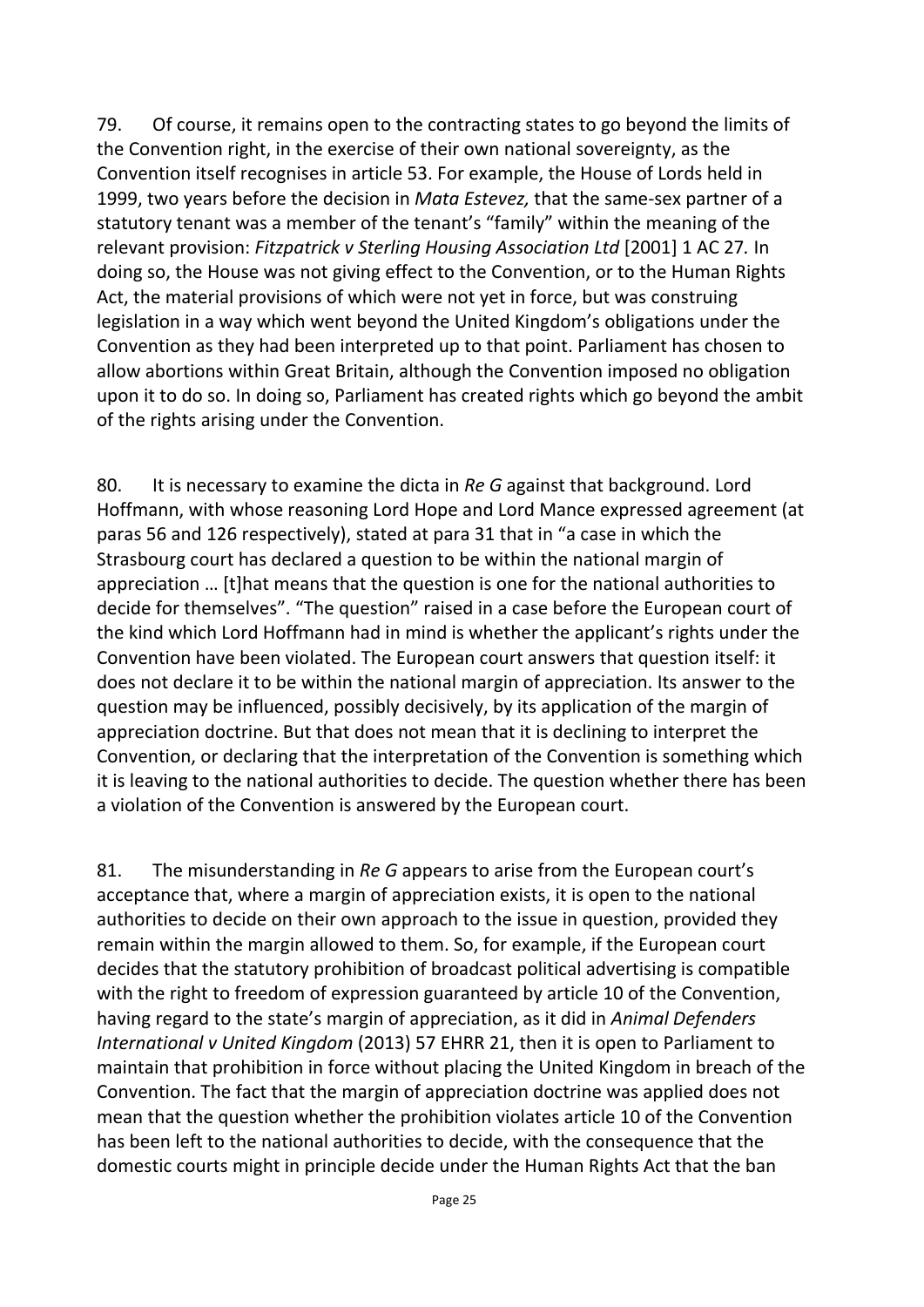was indeed a violation of article 10. On the contrary, the question of compatibility with the Convention has been decided.

82. Lord Hoffmann continued at para 32 by saying that when the European court "says that a question is within the margin of appreciation of a member state, it is not saying that the decision must be made by the legislature, the executive or the judiciary. That is a matter for the member state". Lord Hoffmann again appears to be proceeding on the basis that the application of the margin of appreciation doctrine means that the question whether the act or legislation in issue is compatible with the Convention is not decided by the European court but is left to the decision of the contracting state. For the reasons I have explained, I consider that to be a misunderstanding. Of course, where the European court decides that there has been no violation of the Convention, applying the margin of appreciation doctrine, it remains open to the contracting state to recognise the right in issue under its domestic law, although it is under no obligation to do so by virtue of the Convention. For example, it is open to the United Kingdom to recognise a right to assisted suicide, although there is no such right under the Convention. The European court evidently has no role in deciding which institution in the United Kingdom should determine whether there should be such a right. That question depends on the United Kingdom's constitution, under which legislative power is the preserve of the legislature, and the courts' role in law-making is confined to the development of the common law.

83. Lord Hoffmann accepted at para 35 that domestic courts applying the Human Rights Act should generally follow the interpretation of the Convention adopted by the European court, for the reasons explained by Lord Bingham of Cornhill in *R (Ullah) v Special Adjudicator* [2004] UKHL 26; [2004] 2 AC 323 ("*Ullah*"), para 20: that is to say, because the rights given effect by the Human Rights Act reflect the United Kingdom's international obligations, and the scope of those obligations is in principle determined by the European court. However, Lord Hoffmann said at para 36 of *Re G* that "none of these considerations can apply in a case in which Strasbourg has deliberately declined to lay down an interpretation for all member states, as it does when it says that the question is within the margin of appreciation". In other words, where the European court decides that there has been no violation of the Convention, and its reasoning relies upon the margin of appreciation doctrine, it is to be regarded as having declined to interpret the relevant article of the Convention. As I have explained, I respectfully disagree with that contention. If, for example, the question is whether article 8 should be interpreted as conferring a right to assisted suicide, then the European court decided that question in *Pretty*, applying the margin of appreciation doctrine. The margin of appreciation doctrine is not an abdication of the task of interpretation, but an important aspect of that task.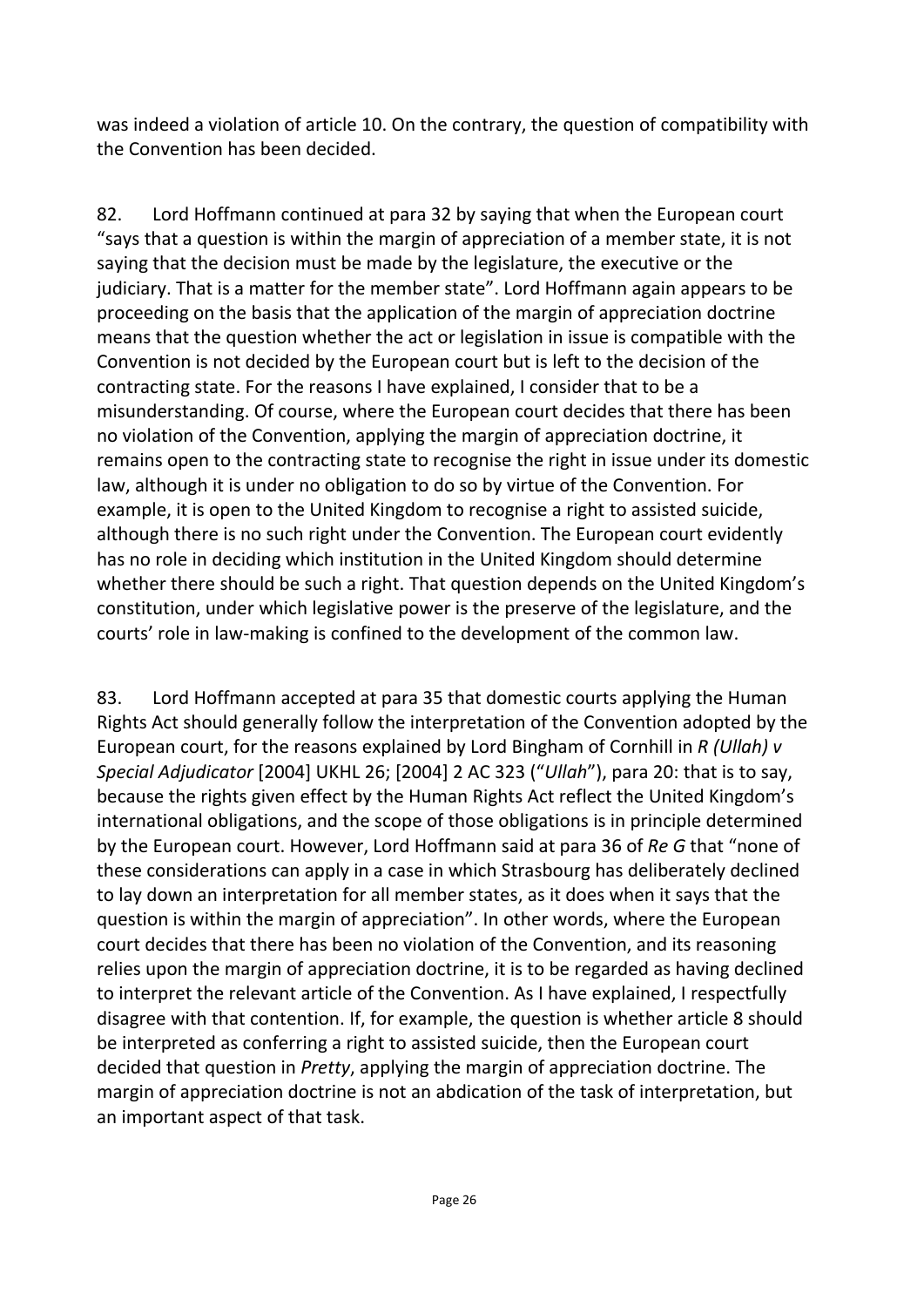84. On the premise that the application of the margin of appreciation doctrine entails a failure by the European court to interpret the Convention, Lord Hoffmann reached his conclusion at para 37:

> "In such a case, it is for the court in the United Kingdom to interpret articles 8 and 14 and to apply the division between the decision-making powers of courts and Parliament in the way which appears appropriate for the United Kingdom. The margin of appreciation is there for division between the three branches of government according to our principles of the separation of powers. There is no principle by which it is automatically appropriated by the legislative branch."

85. This passage proceeds, in the context of that case, on the hypothesis that the European court would decide that a law preventing unmarried couples from being adoptive parents did not violate their rights under articles 8 and 14, having regard to the margin of appreciation. The first step in the reasoning, as we have seen, is then to characterise such a decision as a failure to interpret those articles. For the reasons I have explained, I respectfully disagree with that characterisation, and with the consequent inference that it is the function of the domestic court to remedy that supposed failure. It follows that I also disagree with the next step in the argument, which treats the domestic court as consequently having the function of effecting a "division" of the margin of appreciation between Parliament, the executive and the courts, so that the supposed failure can then be remedied by whichever of those institutions the court considers appropriate. I accordingly also reject the concluding step in the argument: that, where the court considers that it should itself remedy the supposed failure, it can consequently interpret the relevant articles more expansively than the European court. As has been explained, the margin of appreciation is itself a principle of interpretation. When the European court finds that the contracting states should be permitted a margin of appreciation, it does not cede the function of interpreting the Convention to the contracting states, or enable their domestic courts to divide that function between their domestic institutions. Contracting states can of course create rights going beyond those protected by the Convention, but that power exists independently of the Convention and the Human Rights Act, is not dependent on the margin of appreciation doctrine, and is exercisable in accordance with longestablished constitutional principles, under which law-making is generally the function of the legislature.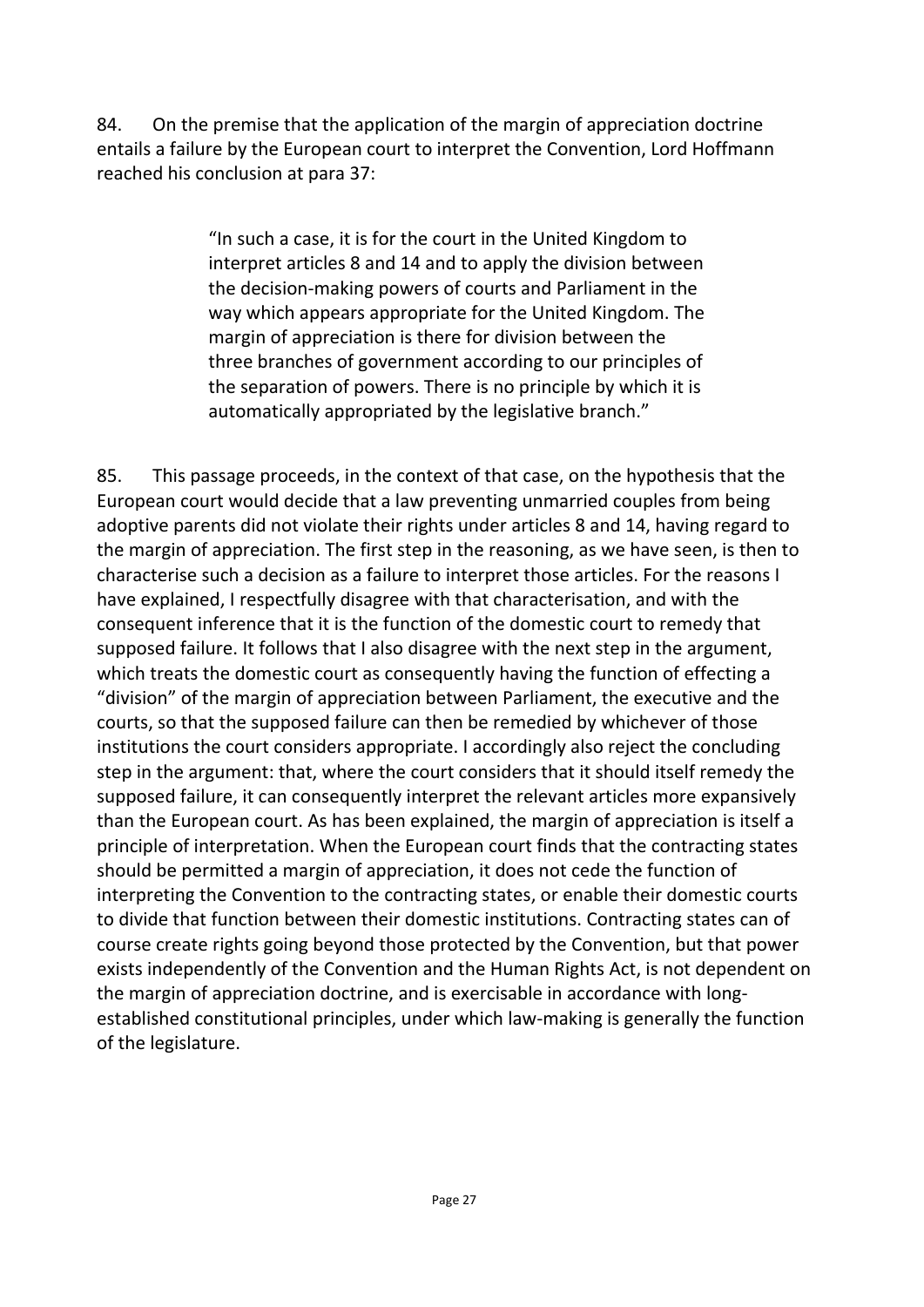#### *(ii) The statutory scheme and intention of the Human Rights Act*

86. The drafting and structure of the Human Rights Act also point away from the alternative approach favoured in *Re G*. Section 1(1) defines "the Convention rights" as "the rights and fundamental freedoms set out in - (a) articles 2 to 12 and 14 of the Convention, (b) articles 1 to 3 of the First Protocol, and (c) article 1 of the Thirteenth Protocol, as read with articles 16 to 18 of the Convention". In terms of section 1(2), those articles are to have effect for the purposes of the Act subject to any designated derogation or reservation: that is to say, derogations or reservations by the United Kingdom at the international level. Section 21(1) defines "the Convention" as "the Convention for the Protection of Human Rights and Fundamental Freedoms, agreed by the Council of Europe at Rome on 4 November 1950 as it has effect for the time being in relation to the United Kingdom". The same section defines "the First Protocol" as "the protocol to the Convention agreed at Paris on 20 March 1952". The relevant articles of the Convention and its protocols are set out in Schedule 1 to the Act.

87. The Convention rights which the Act introduced into the domestic law of the United Kingdom are thus defined as the rights set out in the relevant articles of the Convention and its protocols, as those instruments have effect for the time being in relation to the United Kingdom. The Convention and its protocols have effect in relation to the United Kingdom by imposing obligations on the United Kingdom under international law to act compatibly with the rights which they guarantee. The Act therefore defines the Convention rights to which it gives effect in domestic law as the rights which are enforceable against the United Kingdom under international law. It follows that the rights given effect in domestic law have the same content as those which are given effect under international law, although they are enforceable before domestic courts rather than the European court, and against public authorities rather than the United Kingdom as a state. Since the rights have the same content at the domestic level as at the international level, it follows that the relevant articles of the Convention should in principle receive the same interpretation in both contexts. That is not to say that domestic courts are bound to follow every decision of the European court, but there should in principle be an alignment between interpretation at the international and domestic levels.

88. This identity of content at the domestic and the international levels is the norm in the Council of Europe. The majority of contracting states apply monist theories of international law, whereby the Convention has immediate effect in domestic law without implementing legislation. Under systems of that kind, the articles of the Convention and its protocols are directly enforceable before domestic courts against domestic institutions, without any need for the creation of equivalent rights in domestic law. In the dualist state of Ireland, the European Convention on Human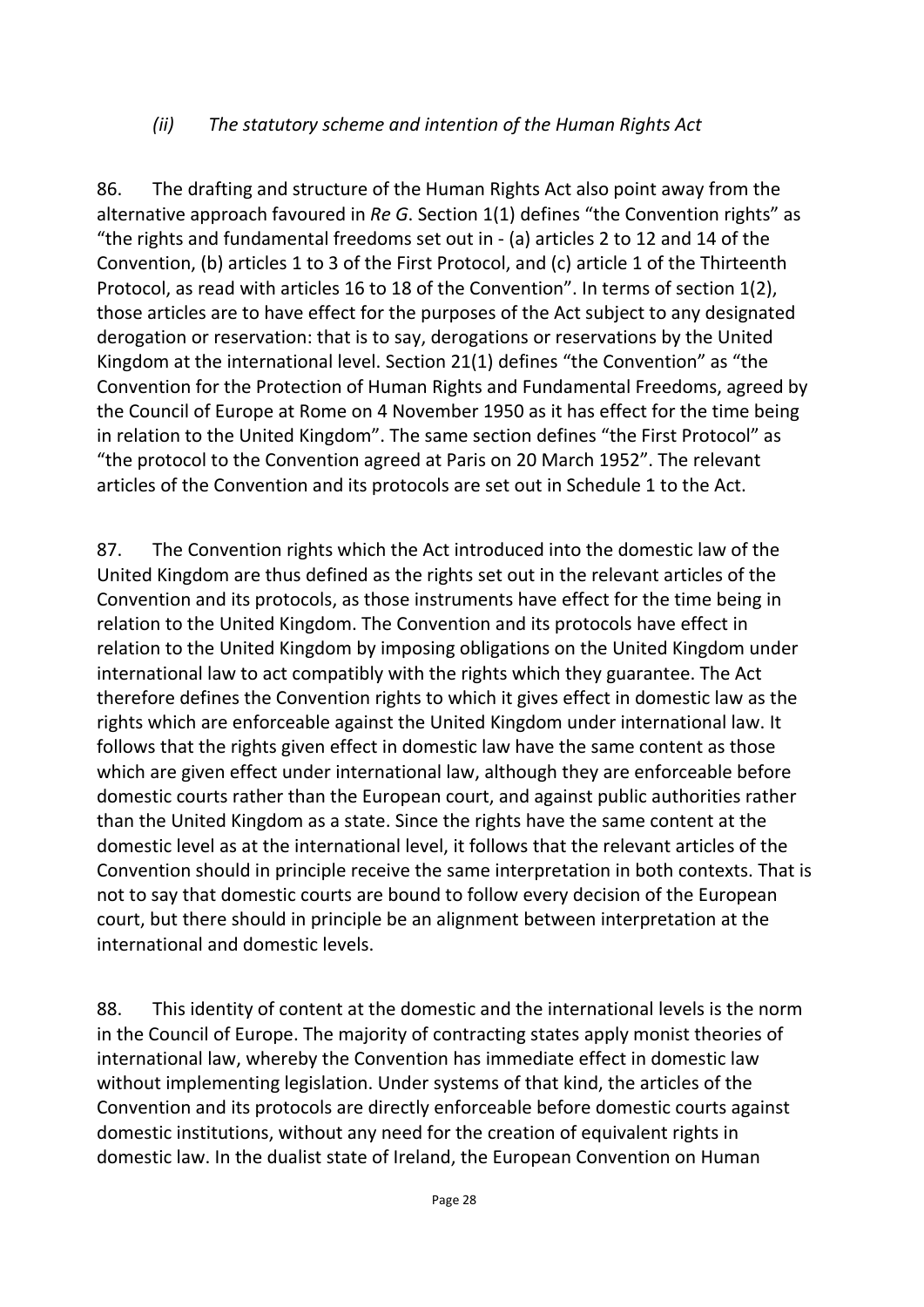Rights Act 2003 explicitly defines the domestic obligations which it imposes by reference to compatibility with the state's obligations under the Convention.

89. Section 2(1) of the Human Rights Act confirms the importance of the case law of the European court to the interpretation of Convention rights, by stipulating that a court or tribunal determining a question which has arisen in connection with a Convention right must take into account any relevant judgment of the European court. The issue which lies at the heart of many of those judgments is the application of the margin of appreciation doctrine. As has been explained, that doctrine is central to the European court's interpretation of the rights set out in the Convention and its protocols, since it sets limits to the ambit of those rights. The European court's treatment of the margin of appreciation cannot therefore be severed from its interpretation of the Convention rights: it is part and parcel of the exercise of interpretation.

90. It is also necessary to consider section 3(1) of the Act, which requires that "[s]o far as it is possible to do so, primary legislation and subordinate legislation must be read and given effect in a way which is compatible with the Convention rights". This provision, as interpreted by the House of Lords in *Ghaidan v Godin-Mendoza* [2004] UKHL 30; [2004] 2 AC 557, has remarkable consequences if the alternative reasoning in *Re G* is adopted. Following that approach, it is open to domestic courts to modify unambiguous legislation under section 3(1) so as to bring about a result which departs from Parliament's intention in enacting that legislation, where they consider that Parliament's approach fails to comply with Convention rights, even though the European court would itself accept that Parliament's assessment was legitimate. That would constitute a significant encroachment on the principle of Parliamentary sovereignty: a principle which, it has long been recognised, the Human Rights Act is careful to protect (see, for example, *R v Director of Public Prosecutions, Ex p Kebilene* [2000] 2 AC 326, 367, and *Wilson v First County Trust Ltd (No 2)* [2003] UKHL 40; [2004] 1 AC 816, para 120). It is true that section 3 on any view extends the common law principle under which international conventions can influence the interpretation of legislation, but its effect is confined (but for the dicta in *Re G*) to cases where there would otherwise be a breach of international law. The dicta in *Re G* would go considerably further, by permitting judges to override the intention of Parliament on the basis of their individual assessments of the requirements of the Convention rights, notwithstanding Parliament's compliance with the requirements imposed by the Convention under international law. That would represent a substantial expansion of the constitutional powers of the judiciary, at the expense of Parliament.

91. Further consequences would also flow from the dicta in *Re G*. For example, it would be open to the courts to make declarations of incompatibility under section 4 of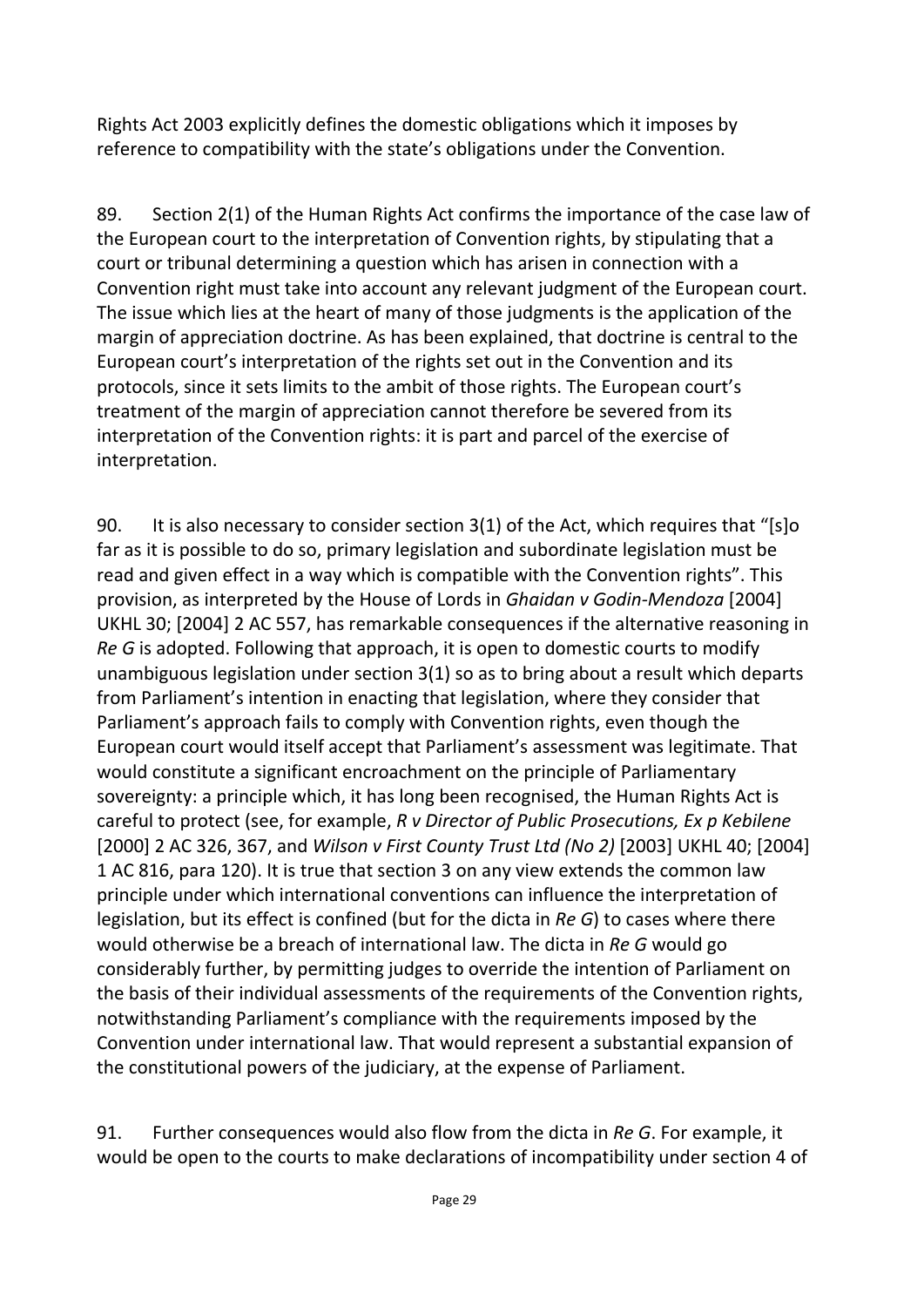the Act in relation to Acts of Parliament, notwithstanding that the European court would find the legislation to be compatible with the Convention. The courts could also find (subject to section 6(2)) that public authorities were acting unlawfully in implementing Acts of Parliament, contrary to section 6(1) of the Act, and grant remedies including injunctions and damages under section 8, notwithstanding that the European court would consider the legislation to be compatible with the Convention.

92. It is also apparent that the dicta in *Re G* would depart from the intention "to make more directly accessible the rights which the British people already enjoy under the Convention … [i]n other words, to bring those rights home", as it was put in the White Paper which preceded the Act (*Rights Brought Home: The Human Rights Bill*, Cm 3782 (1997), para 1.19). It is true that the same White Paper, referring to the "living instrument" doctrine of the European court, also expressed the intention that "[i]n future, our judges will be able to contribute to this dynamic and evolving interpretation of the Convention" (para 2.5), but as I shall explain, they are able to do so without following the dicta in *Re G*. More importantly, those dicta would undermine the constitutional principle of Parliamentary sovereignty. They would also undermine legal certainty, since the meaning of legislation would not depend on the ordinary meaning of the language used, or on the legal principles established in the case law of the European court, but on domestic judges' interpretations of Convention rights. It might be argued that, even on an orthodox approach to the interpretation of Convention rights, there is a degree of tension between those principles and the aims of the Act, but the tension would be significantly greater if the dicta in *Re G* were followed, and domestic courts were consequently at liberty to create Convention rights of their own devising, unmoored from the case law of the European court.

93. These issues were not discussed in *Re G*, but they appear to me to be destructive of the dicta in that case.

## *(iii) Other decisions of the House of Lords and the Supreme Court*

94. The dicta in *Re G* are also difficult to reconcile with a large body of authority at the highest level, both prior and subsequent to that decision. As this court explained in *AB* at paras 54-59, the Human Rights Act has long been construed as having been intended to enable the rights and remedies available in the European court to be asserted and enforced by domestic courts, rather than as being intended to provide a basis for the development of rights of the domestic courts' own creation. In that regard, the court cited in *AB* the well-known passage in the speech of Lord Bingham in *Ullah*, para 20, as well as Lord Bingham's statement in *R (SB) v Governors of Denbigh High School* [2006] UKHL 15; [2007] 1 AC 100, para 29 that "the purpose of the Human Rights Act 1998 was not to enlarge the rights or remedies of those in the United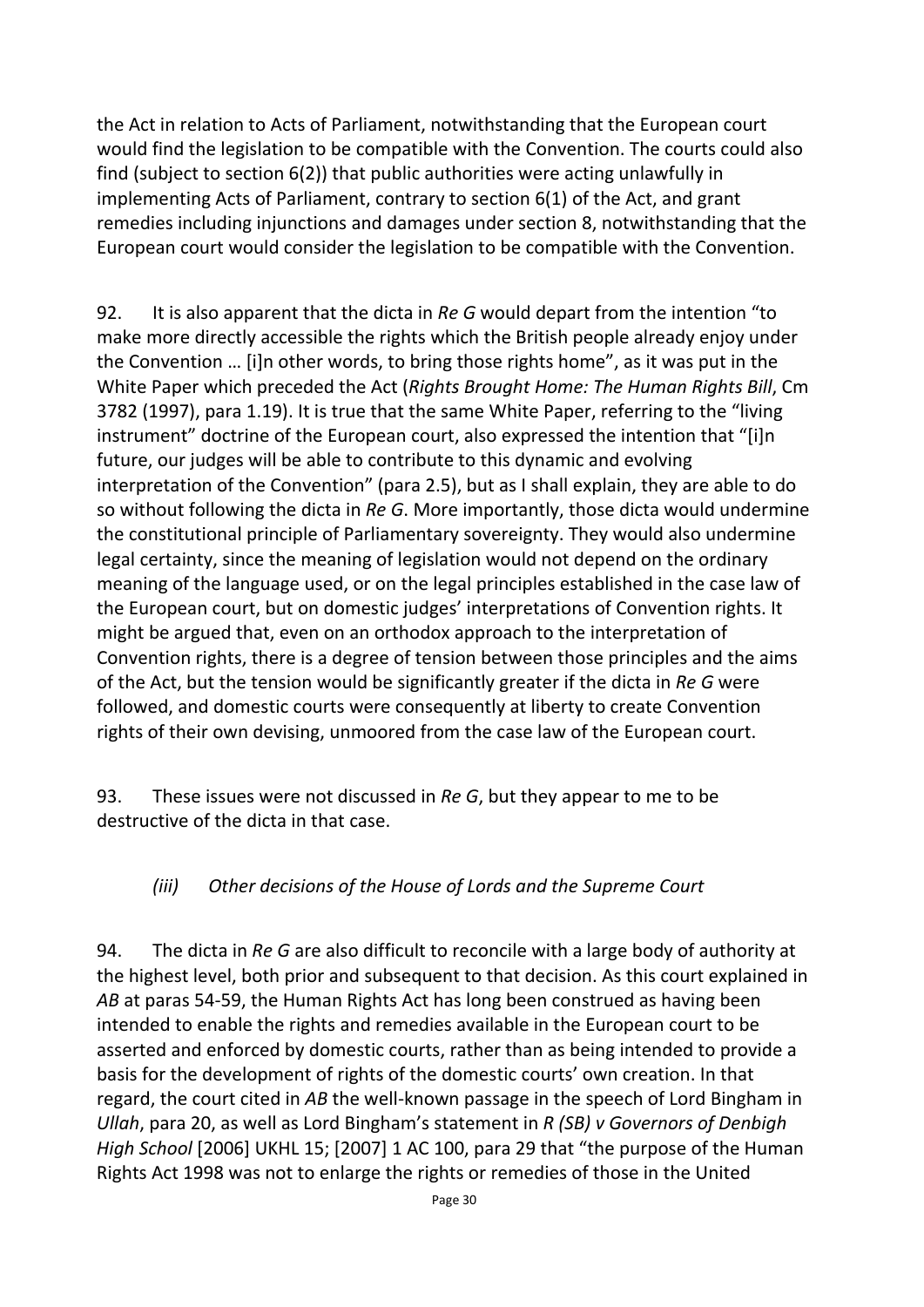Kingdom whose Convention rights have been violated but to enable those rights and remedies to be asserted and enforced by the domestic courts of this country and not only by recourse to Strasbourg".

95. Similar statements preceding the decision in *Re G* can be found in *Aston Cantlow and Wilmcote with Billesley Parochial Church Council v Wallbank* [2003] UKHL 37; [2004] 1 AC 546, paras 6-7 (Lord Nicholls of Birkenhead) and 44 (Lord Hope), *R (Greenfield) v Secretary of State for the Home Department* [2005] UKHL 14; [2005] 1 WLR 673, para 19 (Lord Bingham), *N v Secretary of State for the Home Department (Terrence Higgins Trust intervening)* [2005] UKHL 31; [2005] 2 AC 296, paras 23-25 (Lord Nicholls), *R (Quark Fishing Ltd) v Secretary of State for Foreign and Commonwealth Affairs* [2005] UKHL 57; [2006] 1 AC 529, paras 25 (Lord Bingham), 32- 34 and 44 (Lord Nicholls), and 87-88 and 92 (Lord Hope), *R (Al Skeini) v Secretary of State for Defence (The Redress Trust intervening)* [2007] UKHL 26; [2008] 1 AC 153, paras 56-58 and 81 (Lord Rodger of Earlsferry), 90-91 (Lady Hale) and 105-107 (Lord Brown), *R (Countryside Alliance) v Attorney General* [2007] UKHL 52; [2008] 1 AC 719 ("*Countryside Alliance*"), para 126 (Lady Hale), and *R (Animal Defenders International) v Secretary of State for Culture, Media and Sport* [2008] UKHL 15; [2008] AC 1312 ("*Animal Defenders International*"), para 53 (Lady Hale).

96. With the exception of *Ullah*, none of these authorities appears to have been mentioned in the speeches, or cited in argument, in *Re G*. As explained earlier, Lord Hoffmann accepted the general correctness of Lord Bingham's dictum in *Ullah,* but distinguished that case on the basis that it was not a case in which the European court had applied the doctrine of the national margin of appreciation, and was therefore not a case in which the European court had declined to interpret the Convention and had instead left that task to the domestic authorities. For the reasons explained earlier, I do not find that a convincing distinction. One might also add that other cases decided prior to *Re G* could not be distinguished on that basis. In *Countryside Alliance*, for example, Lady Hale said at para 126 that "when we can reasonably predict that Strasbourg would regard the matter as within the margin of appreciation left to the member states, it seems to me that this House should not attempt to second guess the conclusion which Parliament has reached". This, she said, was not to do with the subject matter of the issue, whether it be moral, social, economic or libertarian; "it has to do with keeping pace with the Strasbourg jurisprudence as it develops over time, neither more nor less", citing Lord Bingham's dictum in *Ullah*, para 20.

97. In *Animal Defenders International*, Lady Hale returned to the question of the court's role in a context where the European court would permit a margin of appreciation, and stated at para 53: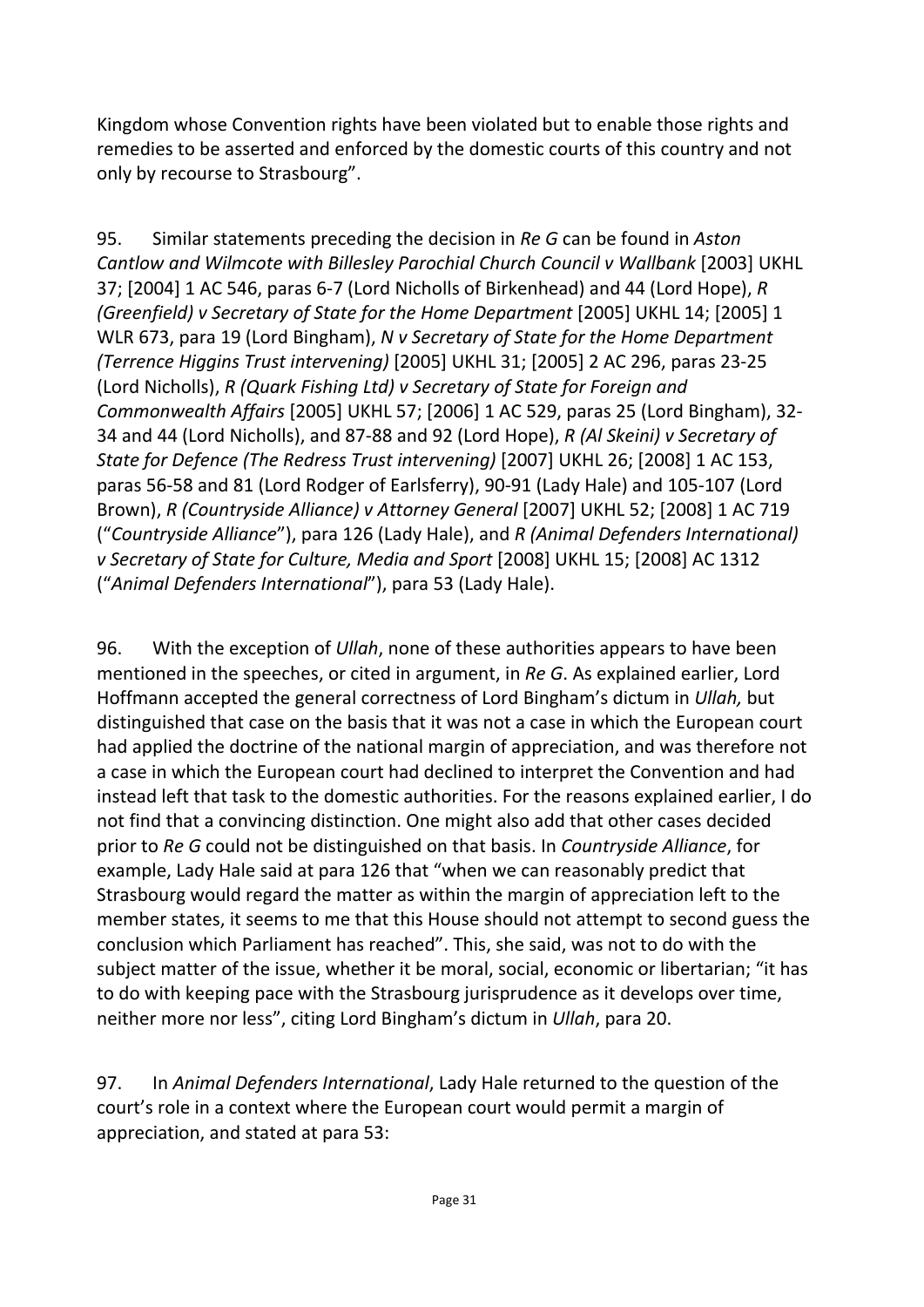"The Human Rights Act 1998 gives effect to the Convention rights in our domestic law. To that extent they are domestic rights for which domestic remedies are prescribed: *In re McKerr* [2004] 1 WLR 807. But the rights are those defined in the Convention, the correct interpretation of which lies ultimately with Strasbourg: *R (Ullah) v Special Adjudicator* [2004] 2 AC 323, para 20. Our task is to keep pace with the Strasbourg jurisprudence as it develops over time, no more and no less: *R (Al-Skeini) v Secretary of State for Defence (The Redress Trust intervening)* [2008] 1 AC 153, para 106."

98. As Lady Hale noted, there was nothing to stop Parliament from legislating to protect human rights to a greater extent than the Convention and its jurisprudence currently required. Nor was there anything to prevent the courts from developing the common law in that direction. Nevertheless, she continued:

> "But we are here concerned with whether an Act of the United Kingdom Parliament is compatible with the Convention rights: if prima facie it is not, Parliament has given us the duty, if possible, to interpret it compatibly with those rights (Human Rights Act 1998, section 3(1)); and if that is not possible, the power to declare it incompatible: section 4. I do not believe that, when Parliament gave us those novel and important powers, it was giving us the power to leap ahead of Strasbourg in our interpretation of the Convention rights. Nor do I believe that it was expecting us to lag behind. The purpose, in my view, of a declaration of incompatibility is to warn Government and Parliament that, in our view, the United Kingdom is in breach of its international obligations. It is then for them to decide what, if anything, to do about it."

That reasoning is consistent with the present judgment. The penultimate sentence, in particular, is premised on the view that the obligations created by the Human Rights Act have the same content as those imposed at the international level by the Convention.

99. Other cases which I have cited also indicate that the alignment between Convention rights at the domestic and international levels described in *Ullah* was not as narrow in scope as was suggested in *Re G*. For example, in *N v Secretary of State for the Home Department*, para 25, Lord Nicholls stated as a general proposition, in relation to the courts' role under the Human Rights Act: "It is not for us to search for a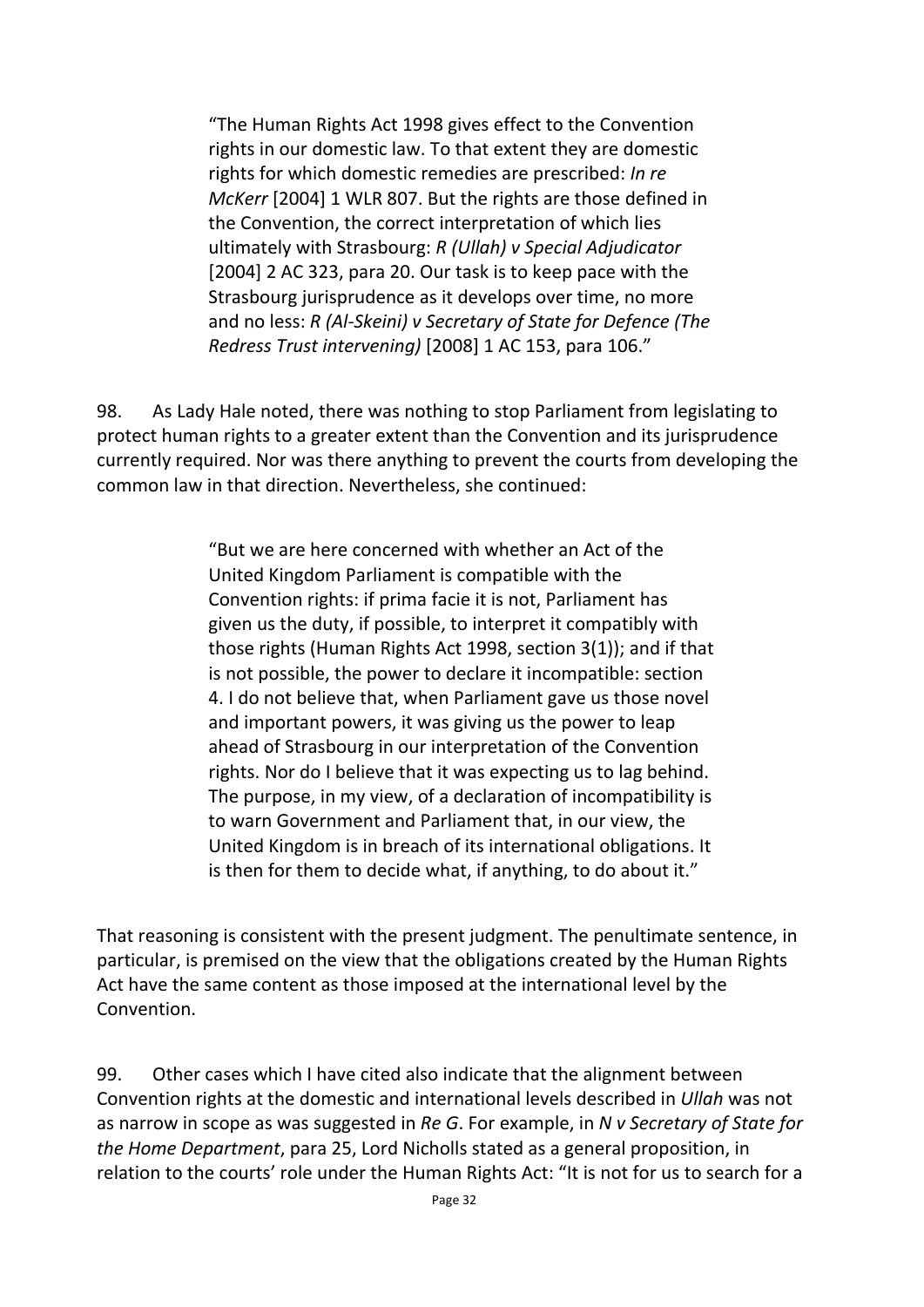solution to [the appellant's] problem which is not to be found in the Strasbourg case law". In *R (Quark Fishing Ltd) v Secretary of State for Foreign and Commonwealth Affairs*, para 25, Lord Bingham stated unequivocally: "A party unable to mount a successful claim in Strasbourg can never mount a successful claim under sections 6 and 7 of the 1998 Act". In the same case, Lord Nicholls stated at para 34 that "the Act was not intended to provide a domestic remedy where a remedy would not have been available in Strasbourg".

100. Later cases have reaffirmed the linkage between Convention rights at the domestic and international levels. An illustration is the case of *Ambrose v Harris (Procurator Fiscal Oban)* [2011] UKSC 43; [2011] 1 WLR 2453, in which Lord Kerr, in a dissenting judgment, challenged the correctness of the *Ullah* approach as a matter of principle. The other members of the court responded by reasserting the principle: see paras 16-20, 68, 70 and 72 (Lord Hope, with whom Lord Brown, Lord Dyson and Lord Matthew Clarke agreed), 86-87 (Lord Brown) and 105 (Lord Dyson). In *Smith v Ministry of Defence (JUSTICE intervening)* [2013] UKSC 41; [2014] AC 52, Lord Hope said at para 43, with the agreement (on this issue) of all the members of a court of seven judges:

> "Lord Bingham's point [in *Ullah*] was that Parliament never intended by enacting the Human Rights Act 1998 to give the courts of this country the power to give a more generous scope to the Convention rights than that which was to be found in the jurisprudence of the Strasbourg court. To do so would have the effect of changing them from Convention rights, based on the Treaty obligation, into free-standing rights of the court's own creation."

101. At the same time, the later cases, including most recently *AB* at paras 54-59, have also made it clear that Parliament's intention to implement domestically the rights which are available under the Convention at the European level does not mean that domestic courts are bound to follow and apply the jurisprudence of the European court slavishly or unquestioningly: on the contrary, they can and do decline to follow Strasbourg judgments where there is a good reason to do so, as was explained by an enlarged court of nine judges in *Manchester City Council v Pinnock (Secretary of State for Communities and Local Government intervening)* [2010] UKSC 45; [2011] 2 AC 104, para 48. Nor are domestic courts prevented from developing the law in relation to Convention rights beyond the limits of the European case law. As was explained in *AB* at para 59, the protection of Convention rights under the Human Rights Act can go beyond the situations previously considered by the European court, where the principles established by that court enable such a step to be taken. In these ways, domestic courts can and do engage in dialogue with the European court and influence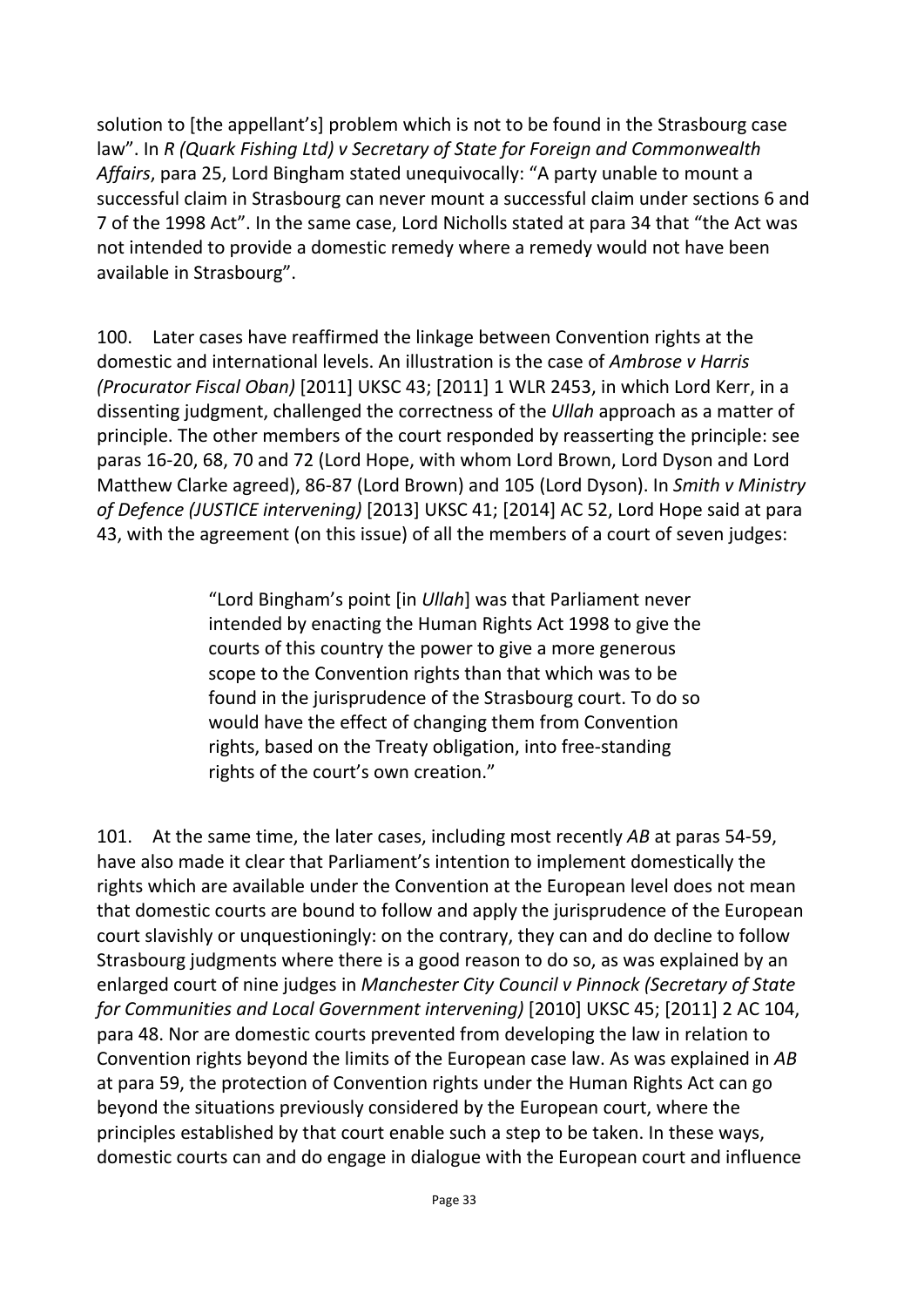the development of its case law. It is also important to remember that, quite apart from the Human Rights Act, the Convention can influence statutory interpretation and the development of the common law. But it has generally been accepted that the domestic application of Convention rights under the Human Rights Act has to be based on the principles established in the case law of the European court, rather than upon a distinct domestic interpretation of Convention rights.

102. The dicta in *Re G* have been cited, in the later case law, mostly in dissenting or concurring judgments (as in *D v Comr of Police of the Metropolis (Liberty and others intervening)* [2018] UKSC 11; [2019] AC 196, para 153, per Lord Mance, and *R (DA) v Secretary of State for Work and Pensions (Shelter Children's Legal Services and others intervening)* [2019] UKSC 21; [2019] 1 WLR 3289, paras 149 and 167, per Lady Hale and Lord Kerr respectively), or in obiter dicta (as in *In re Recovery of Medical Costs for Asbestos Diseases (Wales) Bill* [2015] UKSC 3; [2015] AC 1016, para 54, per Lord Mance, *In re Northern Ireland Human Rights Commission's Application for Judicial Review* [2018] UKSC 27; [2019] 1 All ER 173, paras 38 and 115, per Lady Hale and Lord Mance respectively, and *In re McLaughlin* [2018] UKSC 48; [2018] 1 WLR 4250, para 34, per Lady Hale).

103. It may be worth mentioning the case of *Rabone v Pennine Care NHS Foundation Trust (INQUEST intervening)* [2012] UKSC 2; [2012] 2 AC 72, para 112, where Lord Brown (with whom Lord Walker agreed) affirmed that it is open to the domestic courts, consistently with *Ullah*, to reach a conclusion which flows "naturally from existing Strasbourg case law", even if the existing case law does not deal with the precise issue at hand. That, Lord Brown said, was the position in *Re G*. The implication is that the dicta in *Re G*, to the effect that domestic courts can depart from the *Ullah* principle when the European court would permit a margin of appreciation, were not considered to form part of the ratio of the decision.

104. The same approach was adopted in *Moohan v Lord Advocate (Advocate General for Scotland intervening)* [2014] UKSC 67; [2015] AC 901, where the court held that the statutory provisions which prevented convicted prisoners from voting in the referendum on Scottish independence did not breach Convention rights. Lord Hodge (with whom Lord Neuberger, Lady Hale, Lord Clarke and Lord Reed agreed; Lord Kerr and Lord Wilson dissenting) cited *Re G* and para 112 of Lord Brown's judgment in *Rabone* as authority for the proposition that "[o]n occasion our domestic courts may choose to go further in the interpretation and application of the ECHR than Strasbourg has done where they reach a conclusion which flows naturally from Strasbourg's existing case law" (para 13). On the facts of the case, however, the Strasbourg court had rejected the suggestion that the relevant article applied to referendums, with the consequence that the petitioners' claim therefore failed (para 18). The reasoning is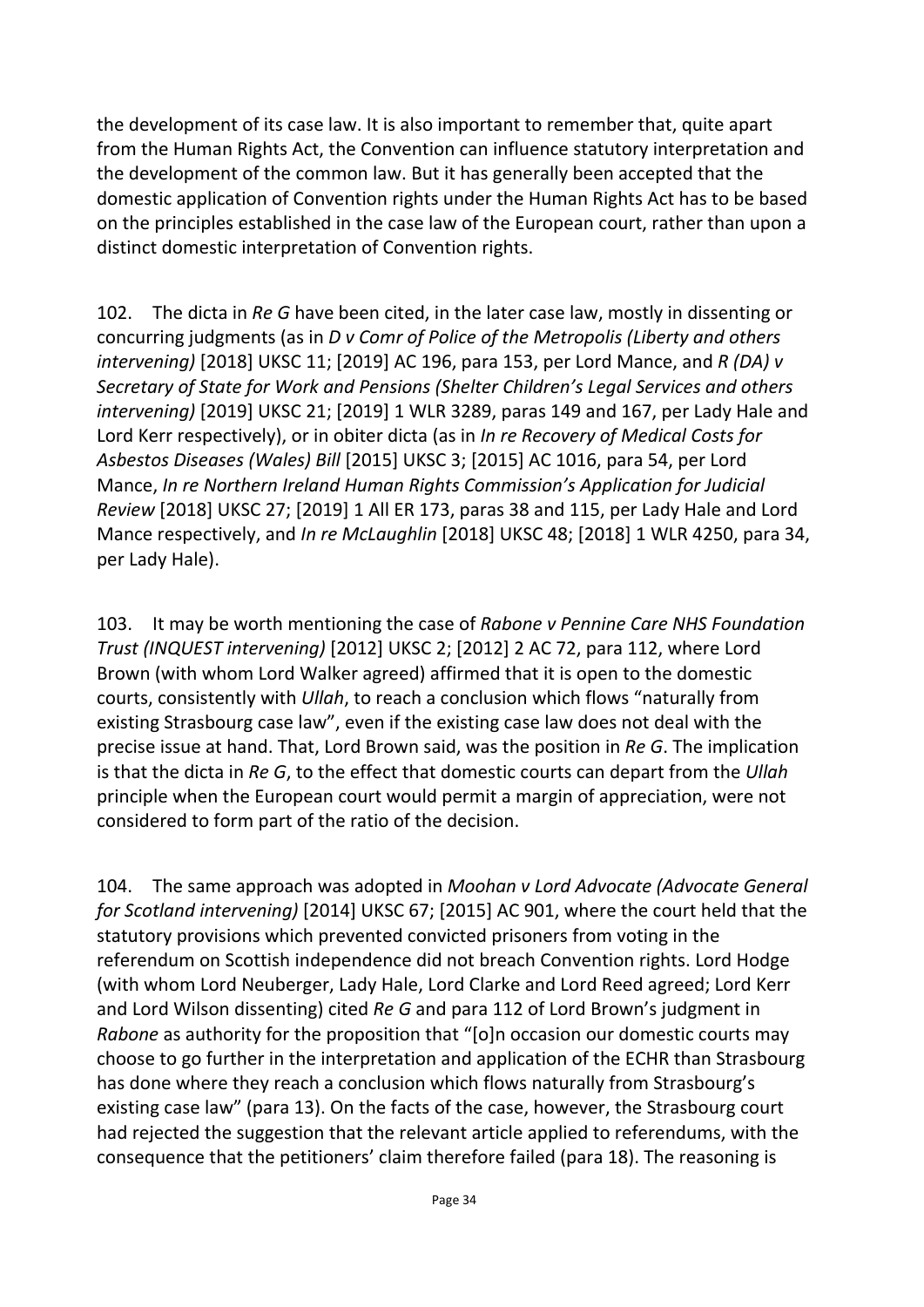consistent with the approach described in para 101 above. The passages in *Rabone* and *Moohan* which I have cited were also cited with approval in *AB*, para 59.

105. One of the few cases in which the dicta in *Re G* have been cited in judgments contributing to the majority decision is *R (Nicklinson) v Ministry of Justice (CNK Alliance Ltd and others intervening)* [2014] UKSC 38; [2015] AC 657. In that highly unusual case, this court decided by a majority (Lord Neuberger, Lord Mance, Lord Clarke, Lord Wilson, Lord Sumption, Lord Reed and Lord Hughes; Lady Hale and Lord Kerr dissenting) not to grant a declaration that the statutory provision which criminalises assisted suicide was incompatible with article 8 of the Convention. Although it was noted that the European court would have concluded that there was no violation, applying the margin of appreciation doctrine, that was not treated as necessarily conclusive. The ratio of the decision, if it has one, is elusive. Four members of the majority (Lord Clarke, Lord Sumption, Lord Reed and Lord Hughes) considered that the court should respect Parliament's assessment that the prohibition was justified. The other members of the majority (Lord Neuberger, with whom Lord Wilson agreed, at paras 71-75, and Lord Mance at para 163) cited and endorsed the dicta in *Re G*. However, all three of those judges also concluded that the appellants had failed to show that the prohibition was a disproportionate interference with article 8 rights: see Lord Neuberger at paras 115 and 126-128, Lord Mance at paras 175-177, 182 and 187- 190, and Lord Wilson at paras 197-201. The court did not hear argument on the correctness of the dicta in *Re G*, and the issues discussed above were not considered.

106. In *R (Steinfeld) v Secretary of State for International Development* [2018] UKSC 32; [2020] AC 1, the question for the court was whether statutory provisions which precluded couples of different sexes from entering into civil partnerships, which the Secretary of State accepted fell within the ambit of article 8 and gave rise to a difference in treatment on a ground proscribed by article 14, were justified. The court unanimously held that they were not. Lord Kerr, in a judgment with which the other members of the court expressed agreement, rejected the Secretary of State's argument based on the assertion that the European court would allow a wide margin of appreciation, referring in that regard to the dicta in *Re G*. Nonetheless, Lord Kerr's approach was aligned with that of the European court. He observed that, on the supranational plane, a narrow margin of appreciation applied in cases concerned with discrimination on the ground of sexual orientation (para 32). Referring to a relevant decision of the European court, he concluded that "[t]he margin of discretion available to the Government and Parliament in this instance, if it exists at all, must be commensurately narrow" (para 32).

107. In summary, while *Nicklinson*, in particular, might be regarded as providing support for the dicta in *Re G*, albeit without any discussion of the issues raised above,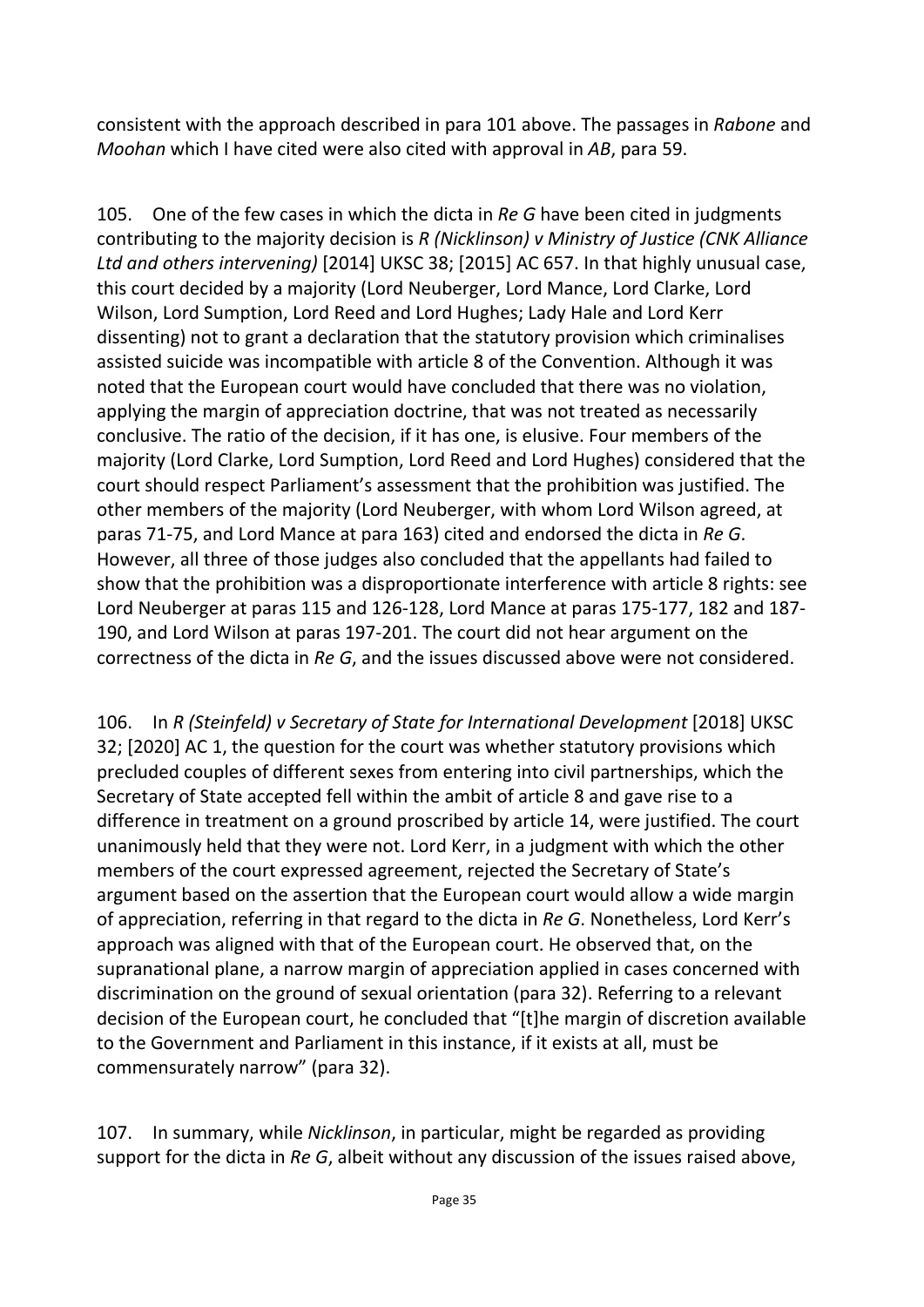there is a substantial and consistent body of case law in which the previously prevailing approach has continued to be followed. The line of decisions from *Ullah* to *AB* demonstrates the general alignment between the interpretation of Convention rights at the domestic and the international levels, whether or not the European court would apply the margin of appreciation doctrine. A final illustration of the point, in a context where a wide margin of appreciation is generally permitted by the European court, is the line of domestic cases concerned with discrimination in relation to social security benefits, recently considered by this court in the case of *SC*. In *Humphreys v Revenue and Customs Comrs* [2012] UKSC 18; [2012] 1 WLR 1545, Lady Hale (with whom the other members of the court agreed) stated at para 15 that the proper approach to justification in cases involving discrimination in relation to state benefits was to be found in a judgment of the European court which allowed a wide margin of appreciation, according to which the court would generally respect the legislature's policy choice unless it was "manifestly without reasonable foundation". The same test, she explained, had been applied by the House of Lords in the earlier case of *R (RJM) v Secretary of State for Work and Pensions (Equality and Human Rights Commission intervening)* [2008] UKHL 63; [2009] 1 AC 311, and Lady Hale went on to apply it in the case before the court. That approach, whereby the margin of appreciation permitted by the European court in that field is reflected in the domestic application of Convention rights, has been followed in numerous decisions of this court ever since, as was explained in *SC* at paras 143-156.

## *(iv) Conclusions in relation to the argument based on Re G*

108. In the light of the foregoing discussion, the dicta in *Re G* (1) are best understood to have been obiter, (2) are based upon a misunderstanding of the nature of the margin of appreciation doctrine, (3) are difficult to reconcile with the structure and purpose of the Human Rights Act, (4) result in an encroachment upon Parliamentary sovereignty which Parliament is unlikely to have intended, (5) undermine legal certainty, and (6) are inconsistent with the prevailing approach of the House of Lords and this court both prior and subsequent to that decision. In these circumstances, the dicta in *Re G* should be disapproved.

109. It follows that those dicta do not provide a basis for allowing the present appeal.

#### *6. Conclusion*

110. Although the European court does not appear to have considered the issue raised in these proceedings, this court, and the courts below, have endeavoured to